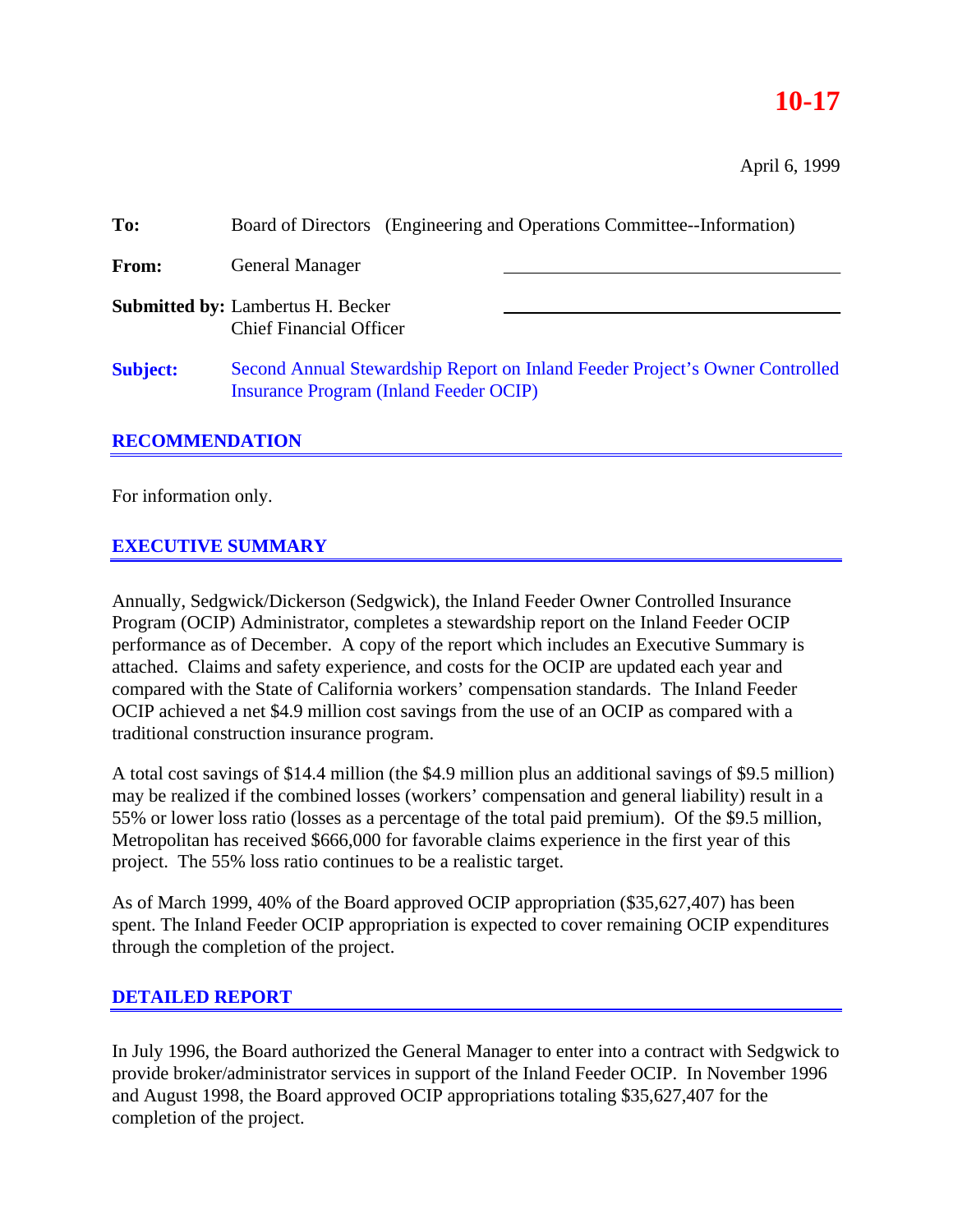The Owner Controlled Insurance Program (OCIP) for the Inland Feeder Project is a multi-year agreement to provide a project-based insurance program covering all contractors and Metropolitan. The Inland Feeder OCIP provides a comprehensive insurance, claims and safety program for all contractors; and supports a Project Labor Agreement with provisions for the use of a workers' compensation alternative dispute resolution (ADR) process under California Labor Code Section 3201.5. The cumulative effect of the OCIP results in lowering the cost of insurance premiums, claims management and settlements. This program returns cost savings (from favorable claims experience) to Metropolitan versus the traditional insurance program which returns costs savings to the contractor while the owner pays the full cost of insurance coverage.

An overview of the Inland Feeder OCIP is provided in the Executive Summary of the accompanying Stewardship Report. Updated information pertaining to the Inland OCIP performance, as of March 1999, follows:

- $\Box$  Both the Project and the National average for lost-time incident rates (number of losttime incidents per 200,000 hours worked) have declined (from 6.52 to 5.36 and 3.90 to 3.40, respectively).
- $\Box$  The total incurred loss ratio changed from 12% to 15%. As claims information matures, adjustments in incurred loss costs contributed to the change in the loss ratio. The 55% loss ratio continues to be a realistic target.

In conclusion, the Inland Feeder OCIP achieved a \$5.5 million (\$4.9 plus an additional savings of \$666,000) cost savings in project costs compared to a traditional insurance program. If the combined losses result in a 55% loss ratio, as expected, Metropolitan will save an additional \$9.5 million. The OCIP expenditures are on budget and are expected to meet OCIP expenses by the completion of the project.

BYA

## **Attachment 10-17A**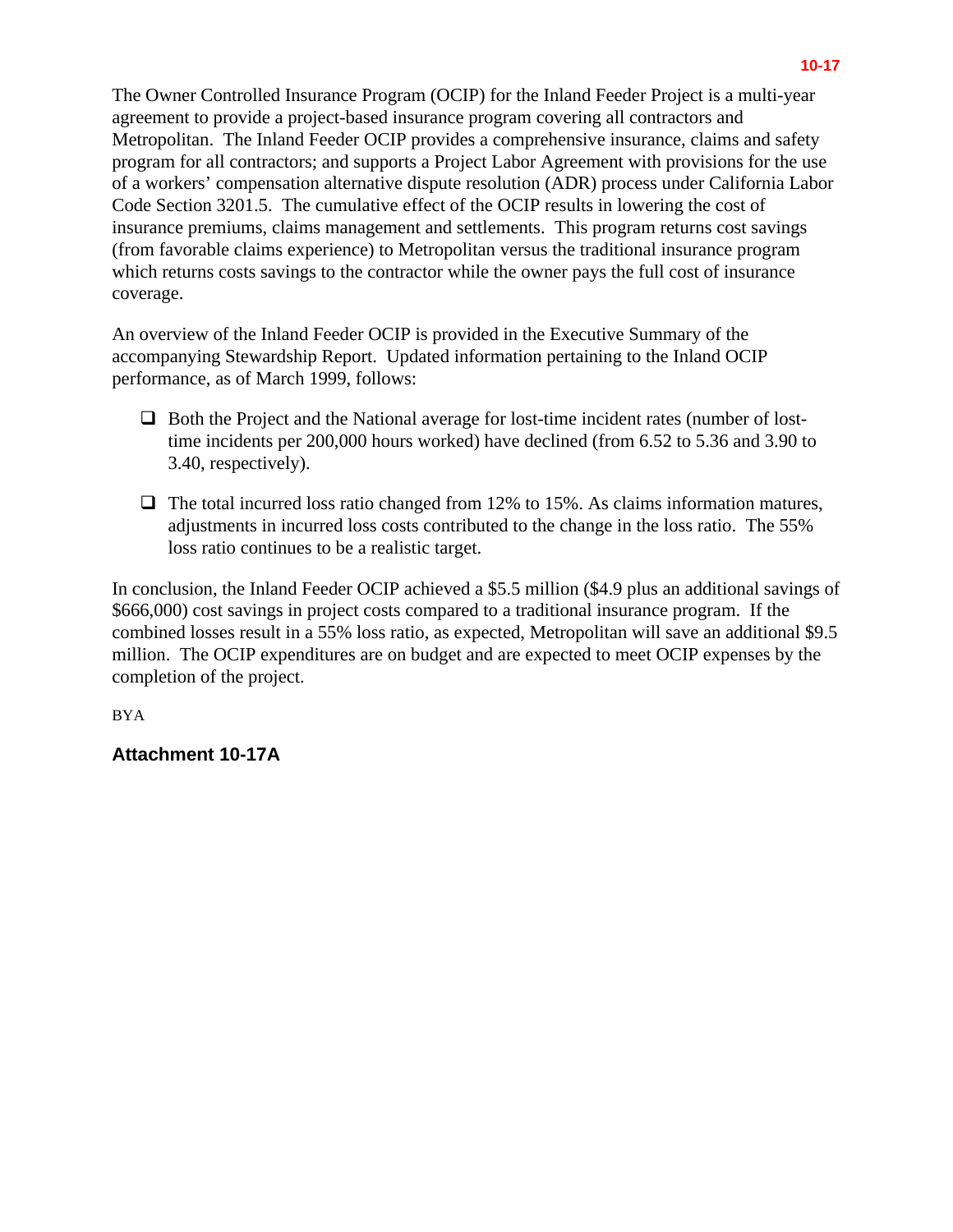**Attachment 10-17A**

# **INLAND FEEDER PROJECT**

## **TABLE OF CONTENTS**

## I. **EXECUTIVE SUMMARY**

## II. **RECAP OF SERVICES, SIGNIFICANT EVENTS AND OCIP COSTS FOR 1998**

- **A. Marketing Activities**
- **B. Claims Activity/Large Losses**
- **C. Risk Control Service**
- **D. 1998 Insurance/Risk Management Expense**
	- **1. Premiums Paid (fixed premium and deposits subject to audit)**
	- **2. Estimated Ultimate Premium**
	- **3. Broker/Administrator Fee by Year**
- **E. 1998 Losses**
	- **1. Losses Incurred/Paid to Date**
	- **2. Ultimate Expected Losses**

#### III. **PROSPECTS AND PLANS FOR 1999**

- **A. Market Trends**
- **B. Market Security**
- **C. Major Activities and Goals**
- **D. Changes Anticipated in Insurance and Risk Management Expense**
- **E. 1999 Loss Projections**

#### IV. **OUTSTANDING/ANTICIPATED PROBLEMS AND RECOMMENDATIONS**

#### V. **APPENDIX**

- **A. Policy Register**
- **B. Contractor Roster**
- **C. Organization Chart**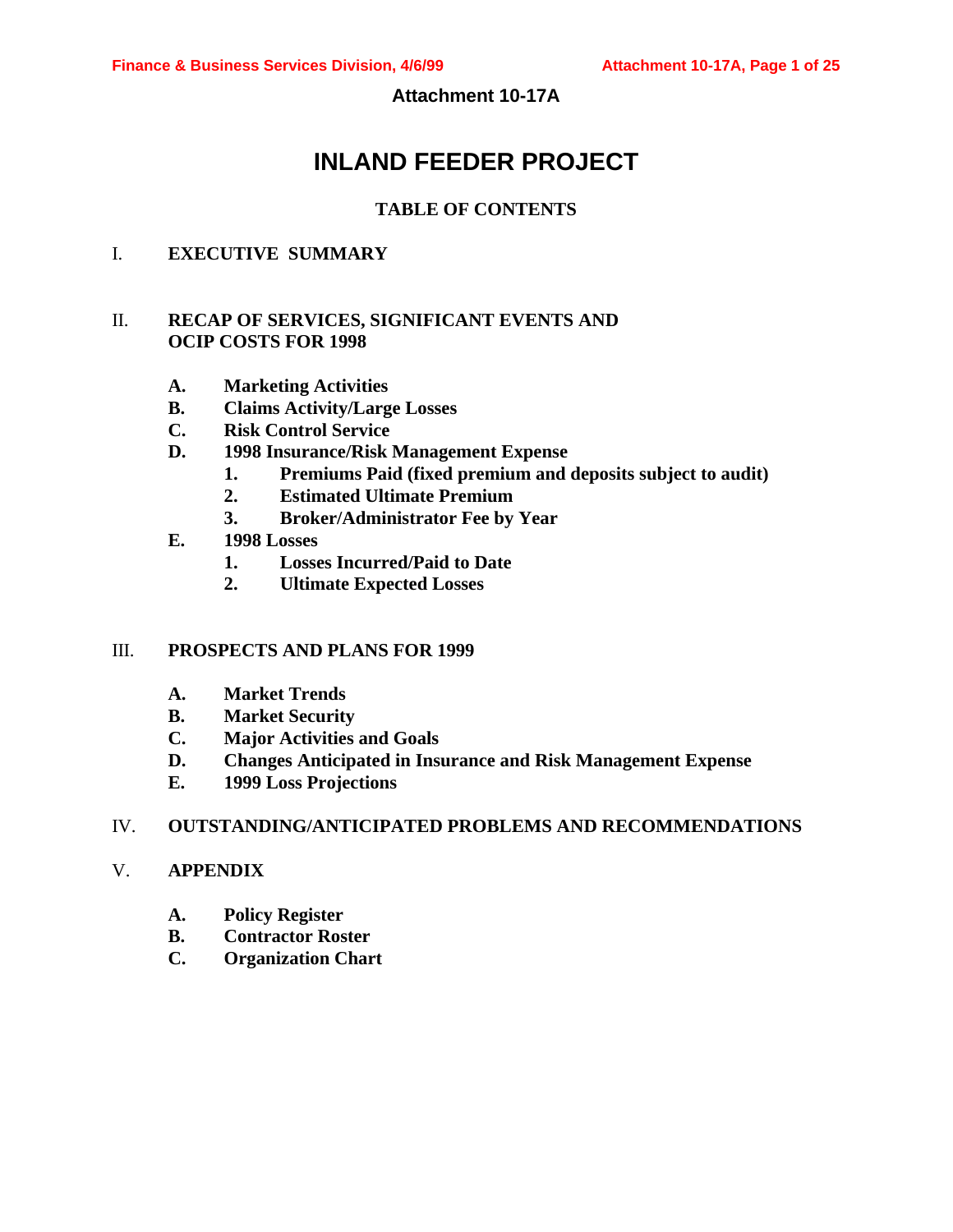## **EXECUTIVE SUMMARY**

The Metropolitan's (MET's) board authorized Sedgwick/Dickerson to proceed with the brokerage and administration of an OCIP for the Inland Feeder on October 31, 1996. The Board action was based on an estimated cost savings of a minimum of \$4 million with a likelihood of \$12-\$16 million savings based upon a prudent loss ratio target. We have elected to repeat a brief background discussion of the Owner Controlled Insurance Program (OCIP) and its advantages to ensure a common understanding among the Board as to why it made the original decision to proceed with an OCIP.

An OCIP, or its other terminology, "Wrap-Up" Insurance, is an insurance program designed for large construction projects. Under such a plan, the owner obtains certain insurance coverage for contractors and subcontractors performing job site operations. The OCIP replaces the traditional approach where owners require contractors to provide Workers' Compensation, General Liability and Property Insurance.

An OCIP presents advantages over traditional construction insurance and loss control procedures for two reasons: the economies of scale produced by centralizing the purchase of insurance coverage, and stream lining of project management by coordinating a number of on-site functions (loss control, safety, record keeping, etc.) under a single authority. The key to the operation and success of and OCIP is control – control of essential project insurance lines (i.e., workers' compensation, general liability and builders' risk), and control of site security and loss control programs by a single project manager.

#### **Characteristics of an OCIP include:**

- Usually confined to a single location or a definitive project.
- Generally in force for a finite number of years (3-5 years actual construction period).
- Control of all contractors and subcontractors in a single insurance program managed by the owner of the project.
- Projects with large financial expenditures  $(\$200 + million)$  and with large labor components (25-30%).
- Project manager designs and administers a stringent loss control program.

Sedgwick of California, and its Joint Venture Partner, Dickerson Insurance Services, negotiated an insurance program with the Hartford Insurance Company for Metropolitan Water District's Inland Feeder OCIP. The Hartford Program totaled \$36 million, \$4.9 million below the traditional insurance premium estimate of \$43 million. In addition, the potential for added savings is based upon the Project achieving a 55% claim loss ratio and a reduction in contractor bids.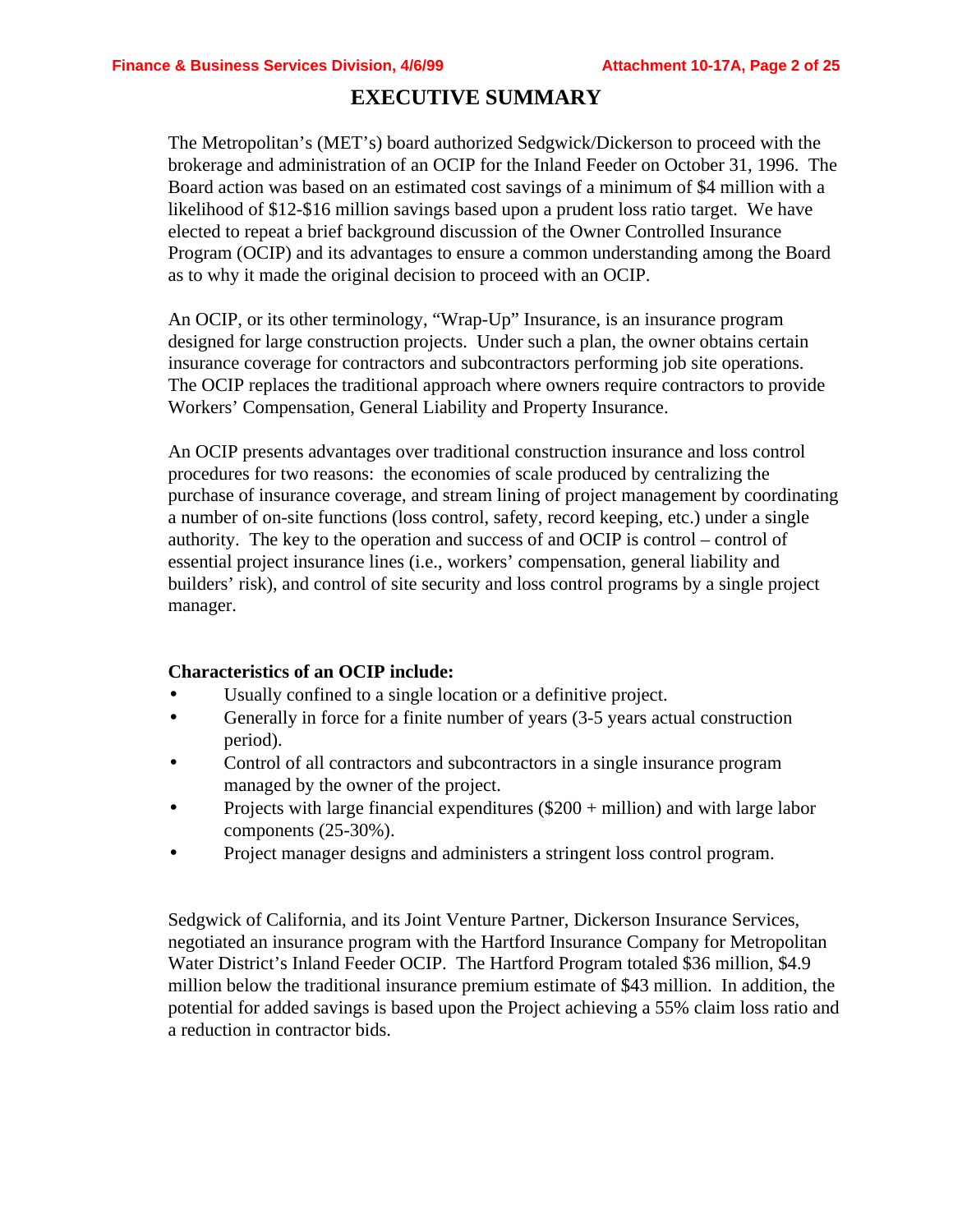#### **Finance & Business Services Division, 4/6/99 Attachment 10-17A, Page 3 of 25**

The following chart (Exhibit 1) reflects the revised savings of \$4.9 million. The reduction in savings is a result of the revised payroll estimate of \$180 million as compared to the original payroll estimate of \$310 million.

## **Exhibit 1**

**Cost Comparison Inland Feeder Project OCIP vs. Traditional Insurance Program\* Period 1996 to 2002 Project Cost (55% Loss Ratio)**



1. Includes total OCIP expected expenditures for the project. 2. Revision based on reduction of cost.

 \* The traditional insurance program represents the estimated cost of insurance for contractors based upon 1996 rates and paid by the owner of the project as part of the cost of the bid. Note that the lower ratio is a function of the higher premium deposit and any refunds for good claims experience would be returned to the contractors, not to MET.

MET's decision to authorize the OCIP was based on MET's Finance and Business Services Division's conclusion that the program would save a minimum of \$4 million based upon a profitable safety program and good claims experience.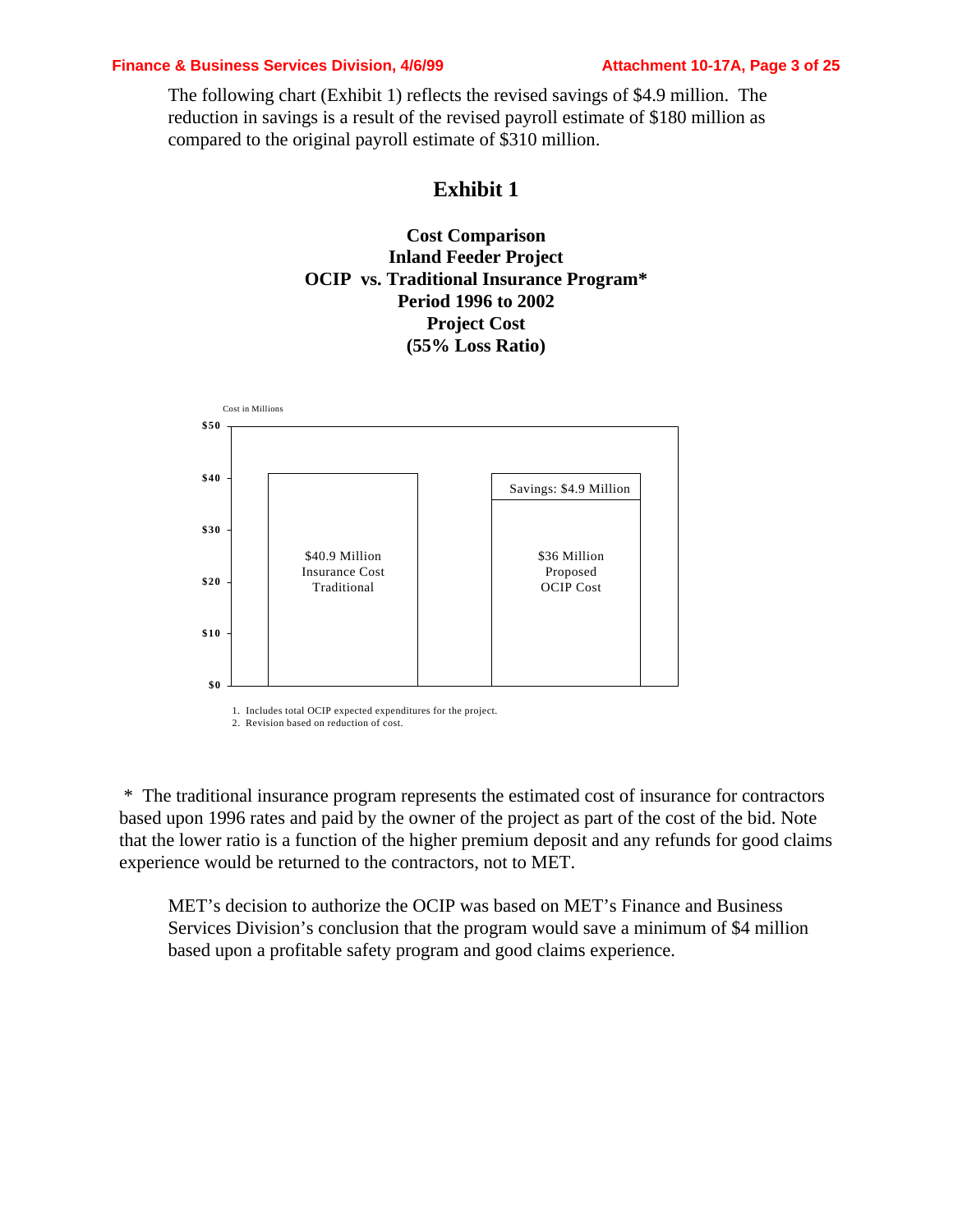#### **Inland Feeder Project Major Accomplishments:**

- Disability claims represented 25% of all claims versus statewide average of 47% of all construction claims.
- Additional savings of \$9.5 million (via return premium) are available should combined losses at completion of project be equal to or less than **\$15.4 million**.
- The trend analysis for loss time accidents  $(6.52)$  and recordable incident rates (18.43) are above the national average (3.90 and 9.90 respectively) but trending down (see Exhibit 2). It is expected that the accident trend will decrease as construction hours increase and our overall safety effort improves.





## **Inland Feeder Accident Trend Analysis**

## **Inland Feeder Project**

If MET used the contractors' traditional insurance program for this project, at the end of two years, MET's construction cost would increase by \$12 million. Exhibit 3 shows what the loss ratio would be using total incurred losses\* and the contractors' traditional premium cost for the first two years. Note that the lower ratio of 5.5% is a function of the higher premium deposits and any refunds for good claims experience would be returned to the contractors, not to MET.

**\* Total losses incurred** are actual loss dollars paid and dollars entrusted to cover claims that have occurred but not settled.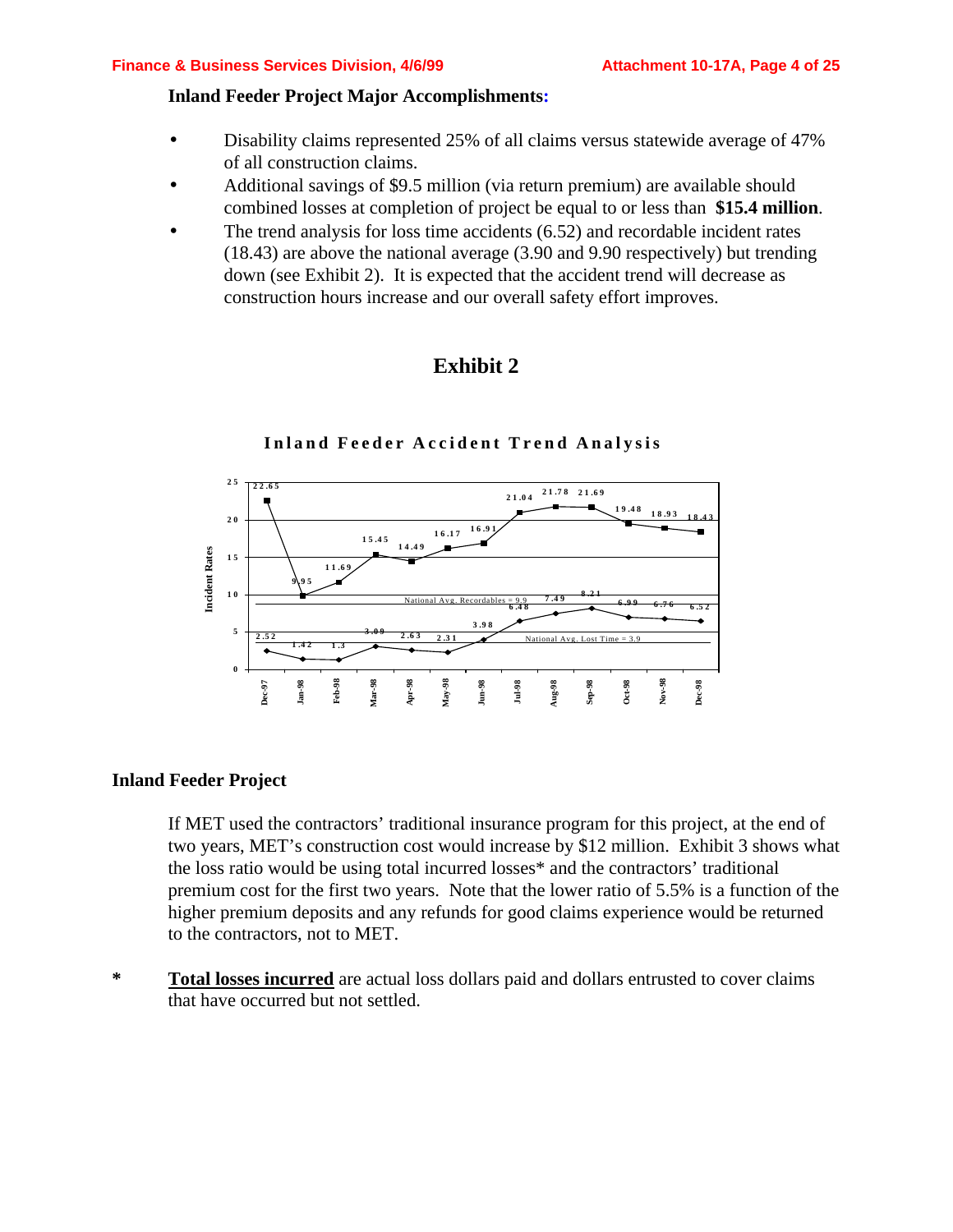## **Exhibit 3**

#### **Inland Feeder Project-To-Date Results 1996 - 1998 Incurred Losses vs. Traditional Obligation**

• Total losses incurred for workers' compensation and general liability insurance elements (\$659,520) divided by the first 2 years of traditional premium (\$10.8 million) results in a loss ratio of 6%

| $659,520 =$    | <b>6%</b> |  |
|----------------|-----------|--|
| $$10,800,000*$ |           |  |

\* Premiums for first 2 years of project

With the use of an OCIP, MET reduced construction costs by \$4.2 million and paid \$6.6 million for OCIP insurance and administrative costs for the same period (Exhibit 4). Note: The refunds for good claims experience will return annually to MET.

## **Exhibit 4**

## **Incurred Losses vs. Premium Paid Obligation 1996 – 1998**

• Total losses incurred of \$659,520 divided by the first 2 years of Hartford's premium and OCIP administrative costs of \$6.6 million results in a loss ratio of 10%.

| 659,520       | $=$ | 10% |  |
|---------------|-----|-----|--|
| $$6,600,000*$ |     |     |  |

\* Premiums for first 2 years of project and administrative costs.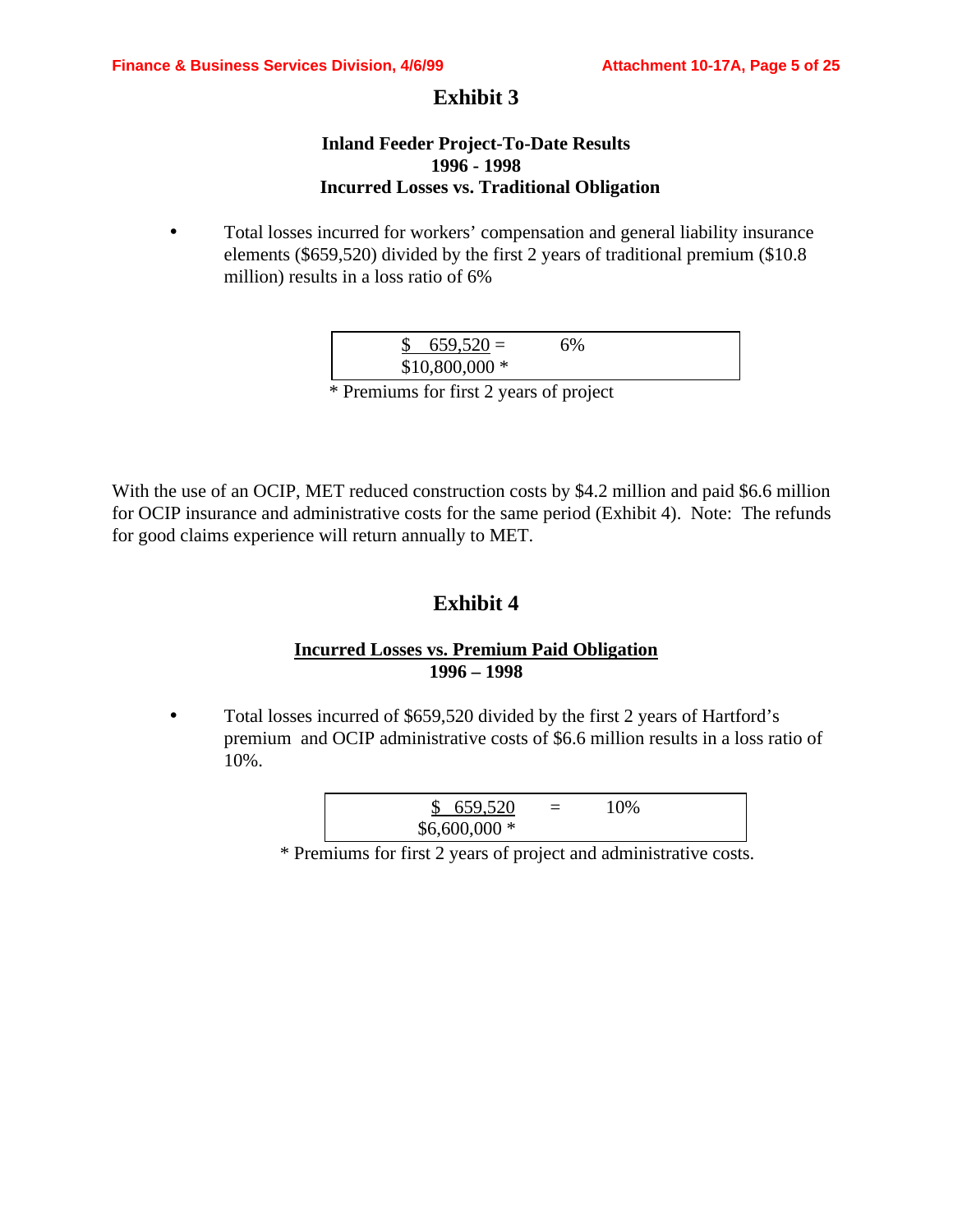#### **II. RECAP OF SERVICES, SIGNIFICANT EVENTS and FIGURES FOR 1998**

## **A. Administration:**

Effective management of the OCIP for the Inland Feeder Project is essential to a safe, productive and profitable project.

Administrative management activities have consisted of the following:

- Enhancing communication through various safety and management meetings with Metropolitan's staff and contractors of all tiers associated with the project.
- Analyzing incidences and trends that impact the project and developed action plans to improve results.
- Developing clear and concise safe work practices guidelines and procedures for contractors of all tiers and vendors to follow while on the project site.
- The tracking of key indicators such as payrolls, contractors' deductibles and claims through our Construction Project Risk Information Management System (COPRIMS) to identify trends which may impact the project. Most importantly, we used the information to make the appropriate adjustments to areas in need of improvement.
- Continued self-evaluation with input from Metropolitan Water District management and staff.
- Finalizing procedures for processing builders risk claims.
- Produced cash flow reports for MET Risk Manager.

## **Major accomplishments:**

Marketing and administrative activities:

- Addressed the insurance coverage issue of Earthquake versus Earth movement. The MET legal department is working on amending the construction contract language. Currently the Hartford's policy excludes Earth movement.
- Compared the Inland Feeder Project costs and losses against other OCIP Projects. The projects varied in nature and the loss ratios ranged from 38% to 231% (See Exhibit 15). The information was derived via telephone. It was not subject to audit nor did the inquirer validate the data.
- Provided the Hartford with reforecast estimated construction payroll and requested that they make appropriate premium adjustments to reflect the new exposure base.
- Reconciled the COPRIMS contractors reported payroll figures. The adjustments resulted in an increase in reported payroll, which increased the program premiums and lowered the loss ratio.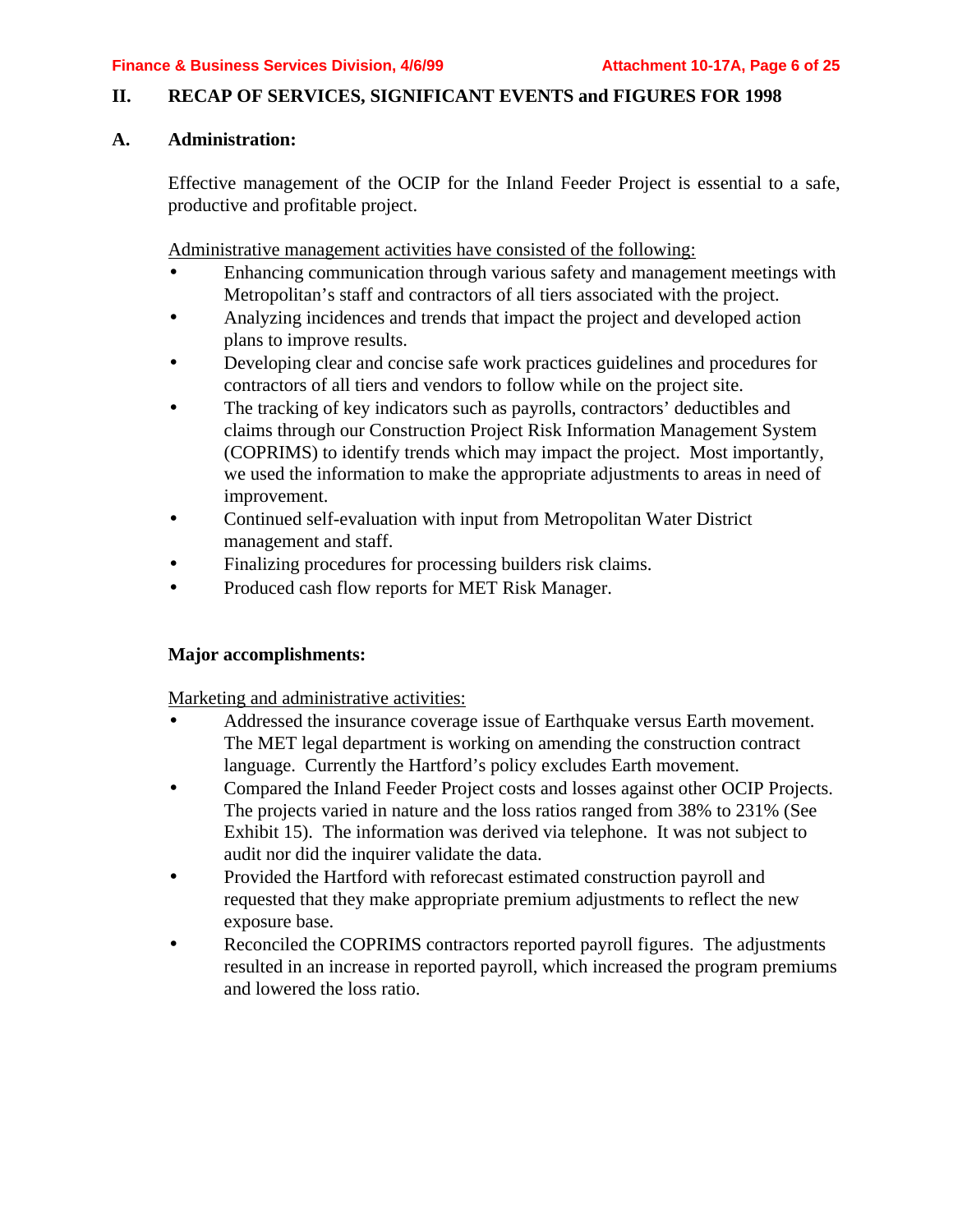#### **Finance & Business Services Division, 4/6/99 Attachment 10-17A, Page 7 of 25**

- The OCIP team provided status reports on the project's loss control and safety issues in the following monthly management activities:
	- Inland Feeder ACEs meeting
	- **Contractors Joint Safety Committee meeting**
	- RE (Resident Engineer) meeting
	- Contractors Tool Box meeting
	- Hartford's Quarterly Claims review meeting
	- $\blacksquare$  Metropolitan Risk Management administration meeting

## **B. Safety and Loss Control:**

Effective management of the resources within the control of the OCIP team has a significant impact on the quality of safety, goodwill with contractors, and overall loss experience.

## Safety and Loss Control management activities:

- Developed a Safety Incentive Program to be implemented on the Inland Feeder.
- Improved our safety and loss control program through better engineering and planning to reduce exposures to losses. Maintained visibility and accessibility to MET management, vendors, and contractors of all tiers.
- Conducted various training and orientation sessions for contractors to reinforce safety standards and safe work practices.
- Examined the type of injuries suffered by the workers and surrounding community and utilized the information to develop appropriate action plans to decrease the number of losses.
- Reviewed the Eastside Reservoir Project pipelines experience to develop more comprehensive tunneling guidelines and procedures.

## **Major Accomplishments:**

The OCIP safety team through site inspections and planning has helped to decrease the accident recordable incident rate from a high of 22.65 in December 1997 to 18.43 in December 1998 (8.53 points above the national average of 9.90). The lost time incident rate increased from 2.52 points in December 1997 to 6.52 in December 1998 (2.62 points above the national average of 3.90).

High risks involved with tunnel and pipe installation resulted in early injuries. We analyzed the type of injuries suffered by workers and community. A fatality and a high number of work related strains and contusions account for the increase. The OCIP team recommended the following corrective action:

- Develop training for high risk exposure.
- Separate oversight of high risk activity.
- Additional safety representation.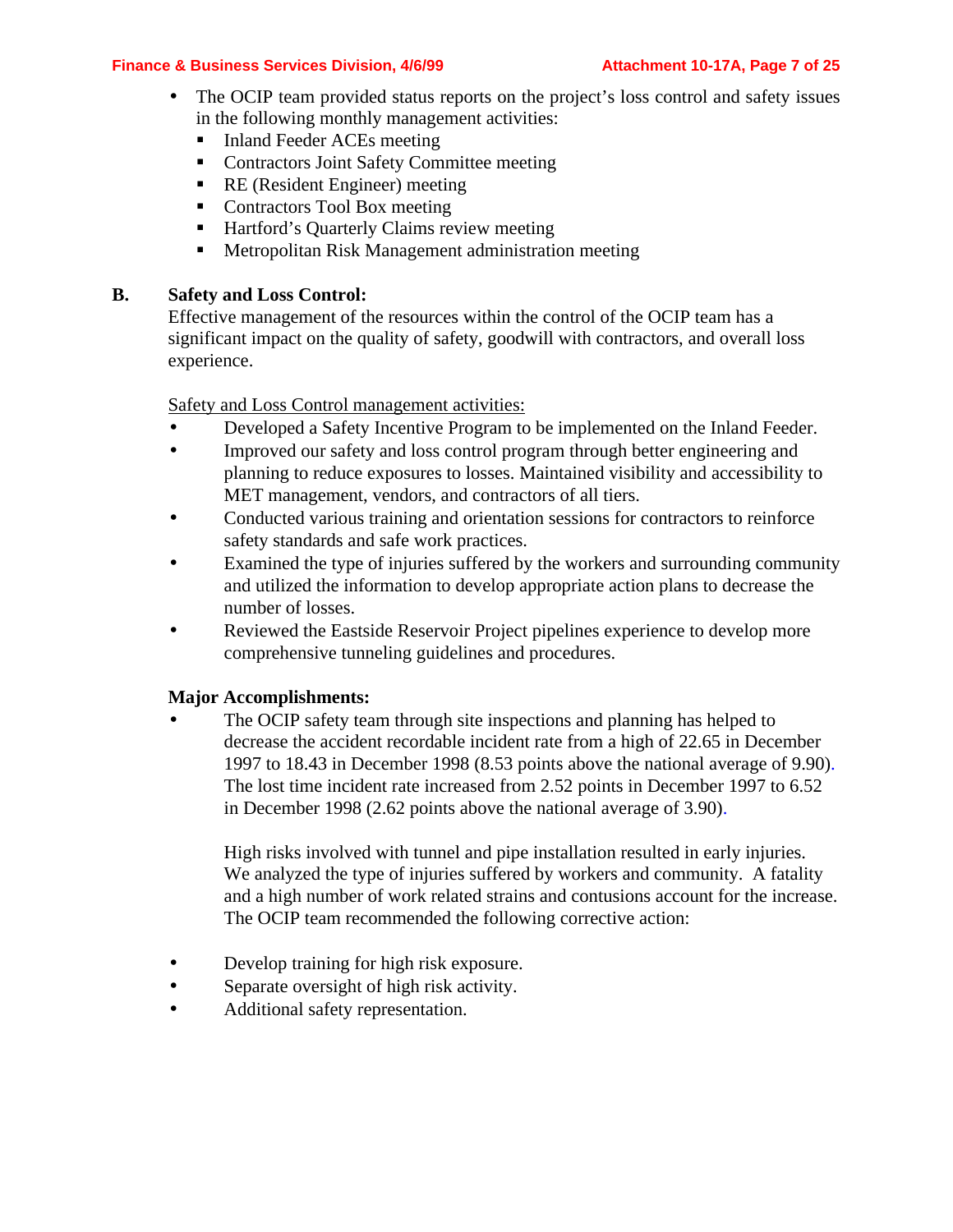#### **C. Claims Management:**

Claims management activities consisted of the following:

- The OCIP Ombudsperson continues to make contact with all injured workers and informed them of claims policies and procedures. In addition, she follows up with injured workers regarding their current medical status, temporary disability checks, requests for mileage reimbursement, and provides assistance in the workers' compensation injury process.
- Continuing to monitor claims handling procedures on a quarterly basis.
- The OCIP team continues to conduct reviews of the Workers' Compensation and General Liability claims files with MET and The Hartford.
- The OCIP team, along with MET and contractors' safety representative, investigated all new claims.
- The OCIP team participated in arbitration and mediation cases.

## **Major Accomplishments:**

• Approved medical facilities in the area to treat injured workers.

Alternative Dispute Resolution (ADR) major accomplishments included:

- Establishment of procedures to operate under Labor Code 3201.5. This included publishing an ADR Procedures Manual, writing all the pamphlets required under the Labor Code, and designing the Employee Claim Form
- Updating a Procedures Manual for Mediators/Arbitrators
- Conducting training sessions for Mediators/Arbitrators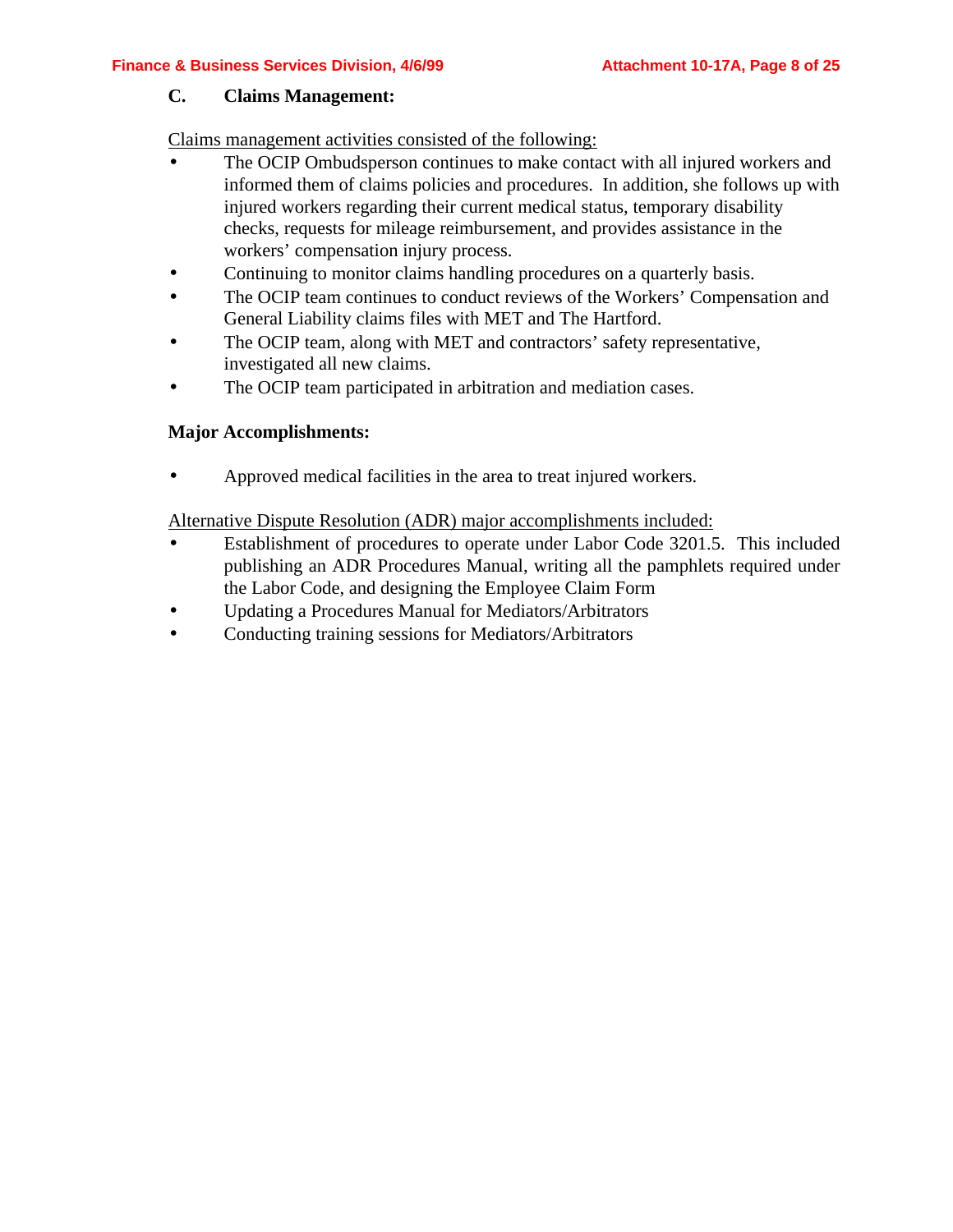#### **D. Claims Activity/Loss Ratios/Large Losses:**

At the completion of the Project there would be an additional savings of \$12.6 million if premiums (\$28 million) and losses (\$15.4 million) remain constant (see Exhibit 5 below). The goal is to complete the project with a favorable combined Workers' Compensation (WC) and General Liability (GL) loss ratio of 55% or less and earn the additional savings for the MET.

## **Exhibit 5**

## **Inland Feeder Project's Combined WC and GL Losses Loss Summary Project Year-To-Date As of December 1, 1998**

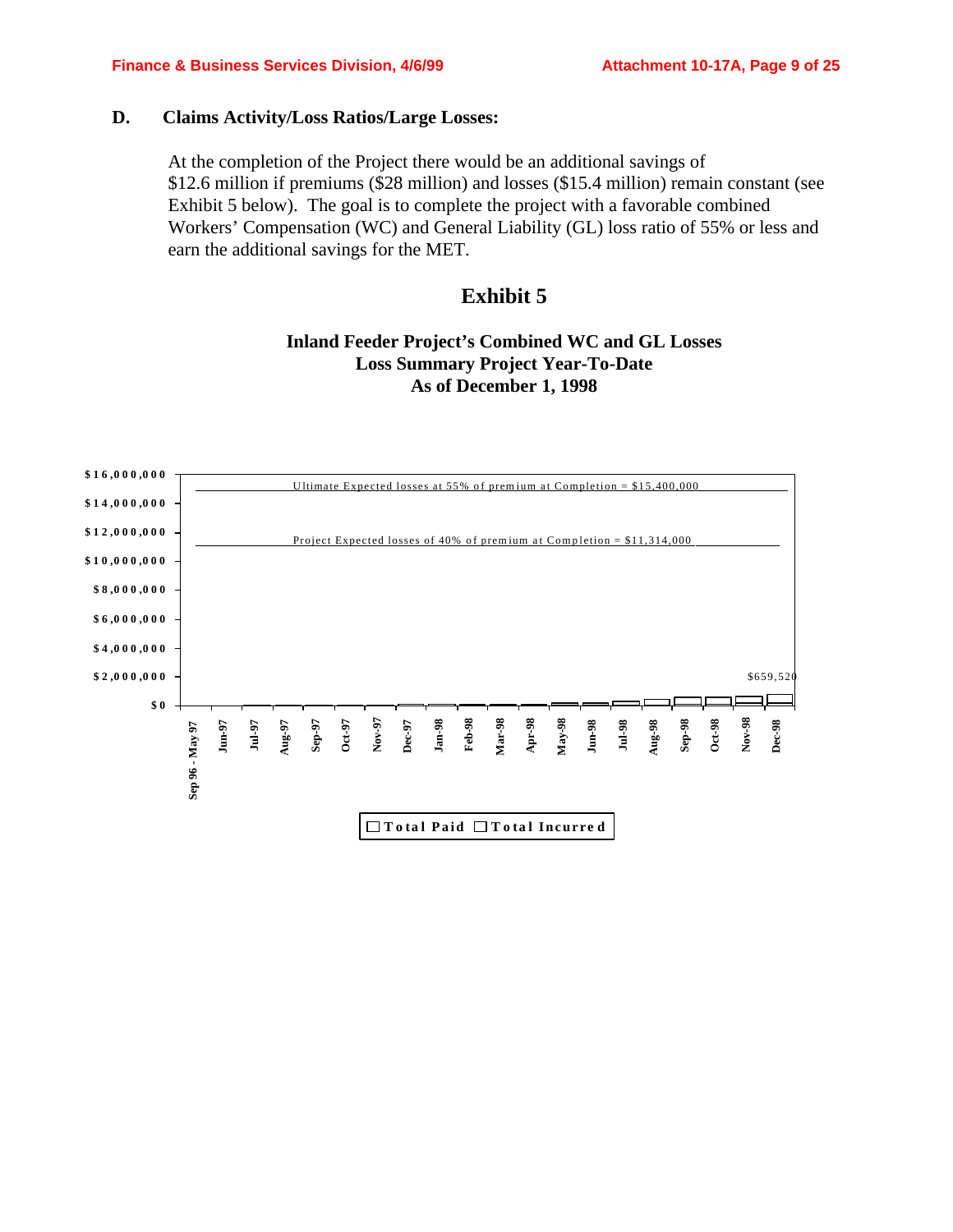#### **Finance & Business Services Division, 4/6/99 Attachment 10-17A, Page 10 of 25**

**Loss ratios:** At the end of December, 1998, The Inland Feeder Project's combined Workers' Compensation and General Liability loss ratio, based upon premiums paid (earned premium) and total incurred losses generated a loss ratio of 12% (see Exhibit 6 below). The Builders' Risk program is not included in the loss sensitive calculation.

## **Exhibit 6**

| <b>Loss Ratio based on Total Incurred Losses</b><br>Project-To-Date 1996 to 1998 |                                    |                                        |               |  |
|----------------------------------------------------------------------------------|------------------------------------|----------------------------------------|---------------|--|
| Line of<br><b>Insurance</b>                                                      | <b>Earned</b><br>Premium $(1)$     | <b>Total incurred</b><br><b>Losses</b> | Loss<br>Ratio |  |
| Work Comp<br>As of Dec. 1998                                                     | \$5,164,633                        | 585,687<br>\$                          | 11%           |  |
| Gen. Liability<br>Of Dec. 1998                                                   | 416,700<br>\$<br>500,000 SIR<br>\$ | \$<br>73,863                           | N/A           |  |
| Combined (2)                                                                     | \$5,581,333                        | 659,550                                | 12%           |  |
| Builders' Risk                                                                   | 515,000<br>\$                      | 224,675<br>\$                          | 44%           |  |
| <b>Project Total</b>                                                             | \$6,096,333                        | 884,225                                | N/A           |  |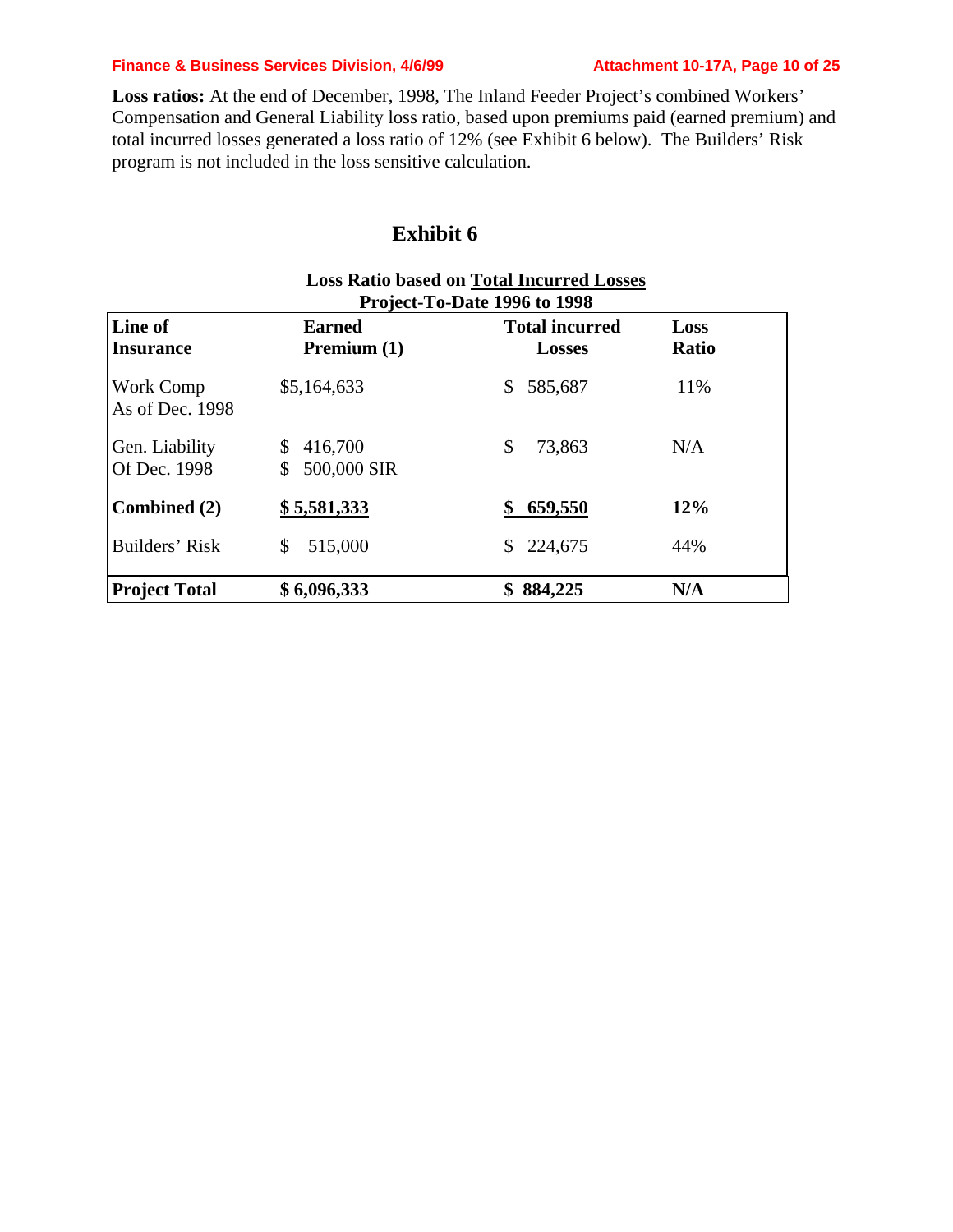#### **Finance & Business Services Division, 4/6/99 Attachment 10-17A, Page 11 of 25**

Another evaluation of the loss ratio is to review actual paid losses compared to earned premium. The combined loss ratio based on earned and scheduled premiums and actual paid losses equals 4% (See Exhibit 7)

## **Exhibit 7**

| <b>Loss Ratio based on Actual Paid Losses</b><br><b>Project-To-Date</b><br>1996 - 1998 |                                    |                                     |                      |  |  |
|----------------------------------------------------------------------------------------|------------------------------------|-------------------------------------|----------------------|--|--|
| Line of<br><b>Insurance</b>                                                            | <b>Earned</b><br>Premium $(1)$     | <b>Actual Paid</b><br><b>Losses</b> | Loss<br><b>Ratio</b> |  |  |
| Work Comp<br>As of Dec. 1998                                                           | \$5,164,633                        | \$220,516                           | 4%                   |  |  |
| Gen. Liability<br>As of Dec. 1998                                                      | \$<br>416,700<br>500,000 SIR<br>\$ | \$<br>8,863                         | N/A                  |  |  |
| Combined (2)                                                                           | \$5,581,333                        | \$229,379                           | 4%                   |  |  |
| Builders' Risk                                                                         | 515,000<br>\$                      | 224,675<br>S.                       | 44%                  |  |  |
| <b>Project Total</b>                                                                   | 6,096,333<br>SS.                   | 454,054<br>\$                       | N/A                  |  |  |

Note:

1. The premium used in the calculation are the scheduled paid and audited premiums.

2. Represents combined workers' compensation and primary liability premiums which are used in the retrospective calculation.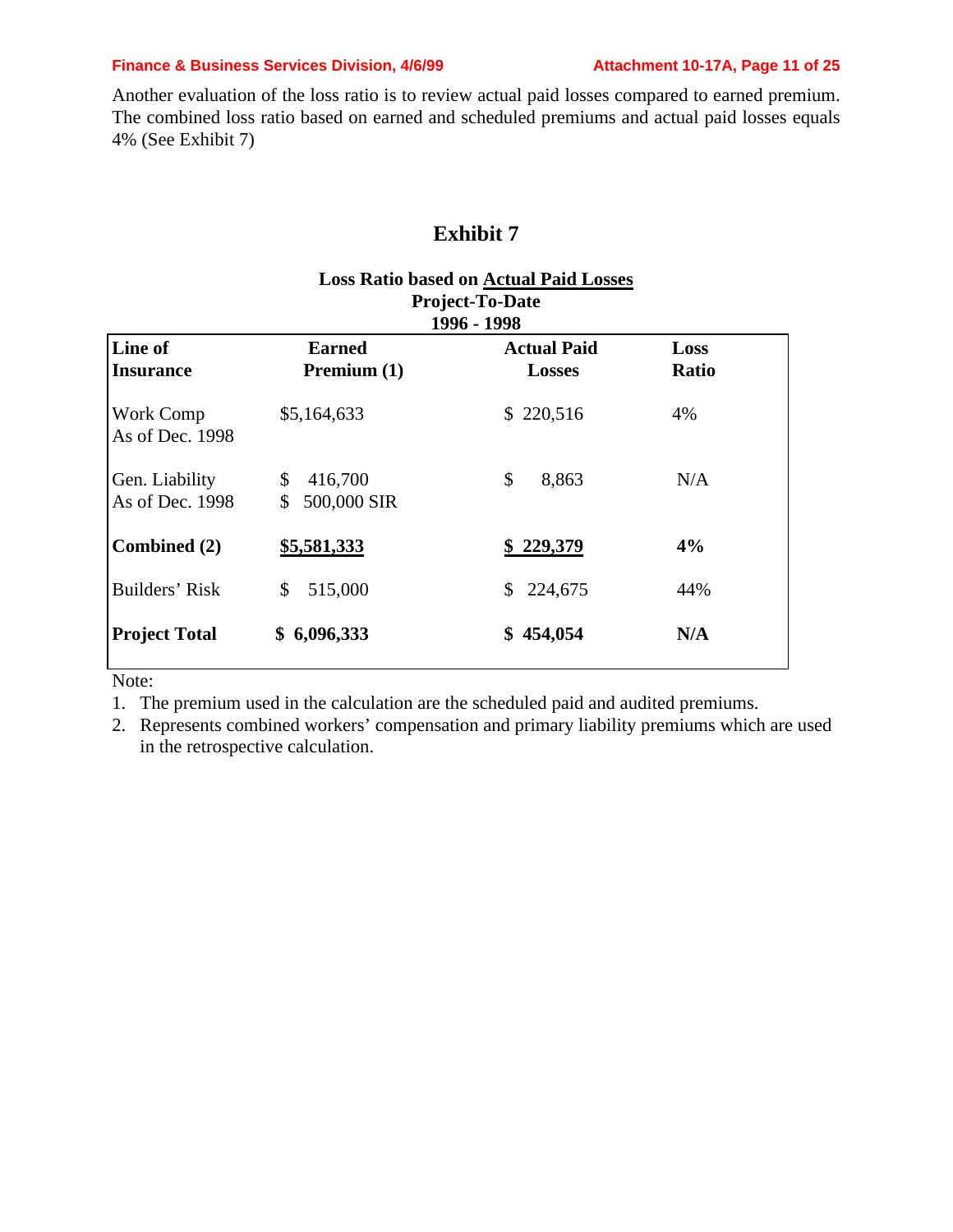#### **Finance & Business Services Division, 4/6/99 Attachment 10-17A, Page 12 of 25**

Large Loss: The project's financial exposure as well as the largest portion of premium is tied to workers' compensation insurance. As of December, 1998, total incurred losses estimated at \$50,000 and higher have accounted for 71.8% (\$420,503) of the total incurred losses, but represent only 5% (3) of the reported claims (see Exhibit 8).

## **Exhibit 8**

## **Inland Feeder Project Workers' Compensation Claims \$50,000 and Higher Percentage of Total Incurred 1996-1998**

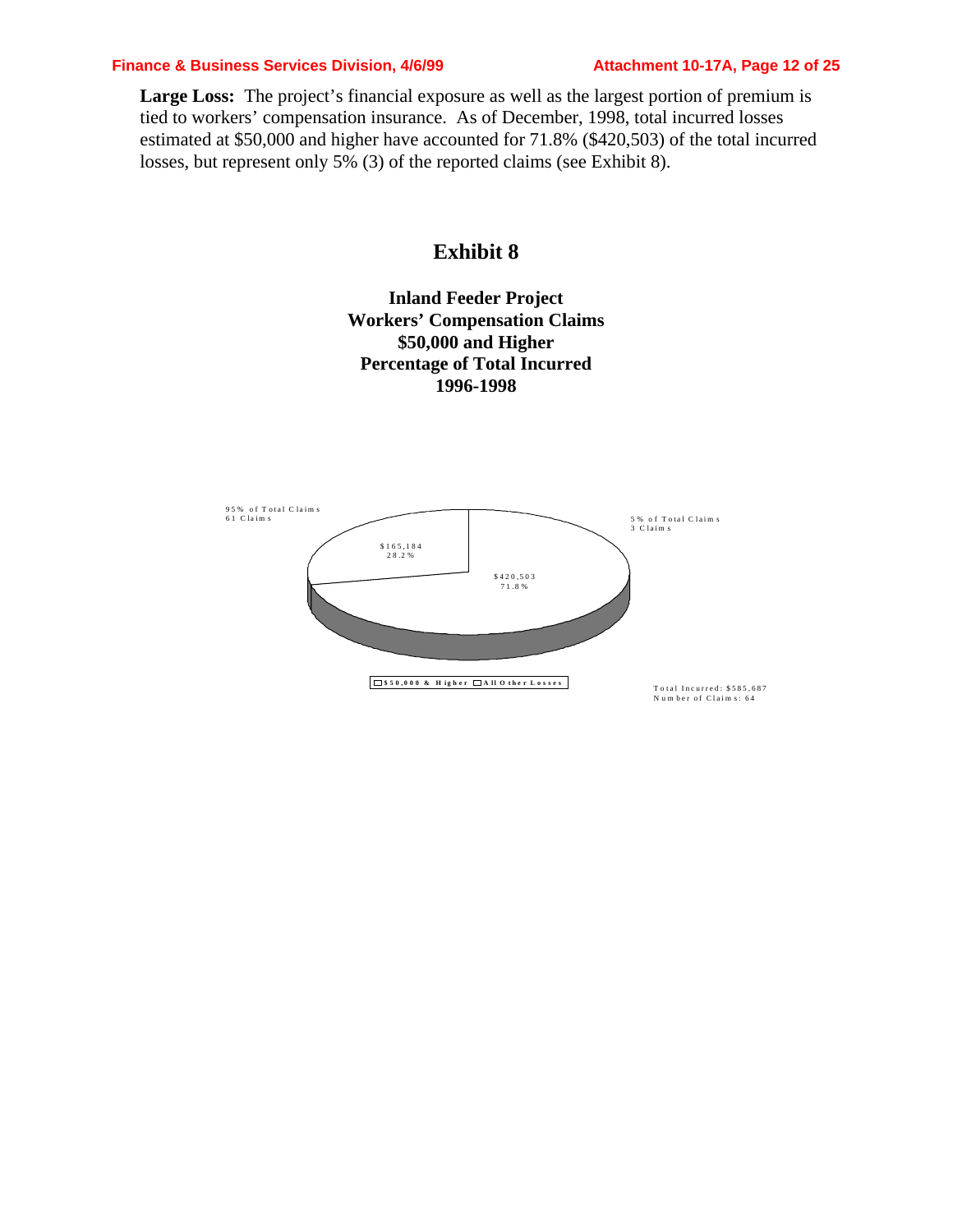• **Nature of Injuries:** Strains represent the largest category of injuries suffered by workers. It is inconclusive whether the losses are caused by lack of proper techniques with respect to lifting, pulling and carrying; physical condition of workers; age of workers; and/or steep slopes at the project. Investigation of the nature of injuries by the OCIP team is ongoing. Listed below is a chart of the nature of injuries suffered by workers (Exhibits 9 and 9A).

## **Exhibit 9**

## **Workers' Compensation Nature of Injuries 1994-1998 Total Incurred - \$585,687**



## **Exhibit 9A**

|                         |          | <b>Nature of Injuries Suffered by the Workers</b> |                       |
|-------------------------|----------|---------------------------------------------------|-----------------------|
| <b>Nature of Injury</b> | # Claims | % of Incurred                                     | <b>Total Incurred</b> |
| Strain                  | 13       | 40                                                | \$237,126             |
| Contusion               | 8        |                                                   | 5,726<br>\$           |
| Fracture                | 6        | 13                                                | \$77,013              |
| Laceration              | 4        |                                                   | \$<br>876             |
| Inflammation            | 6        | 5                                                 | \$28,351              |
| Other                   | 27       | 40                                                | \$236,595             |
| <b>Total</b>            | 64       | <b>100</b>                                        | \$585,687             |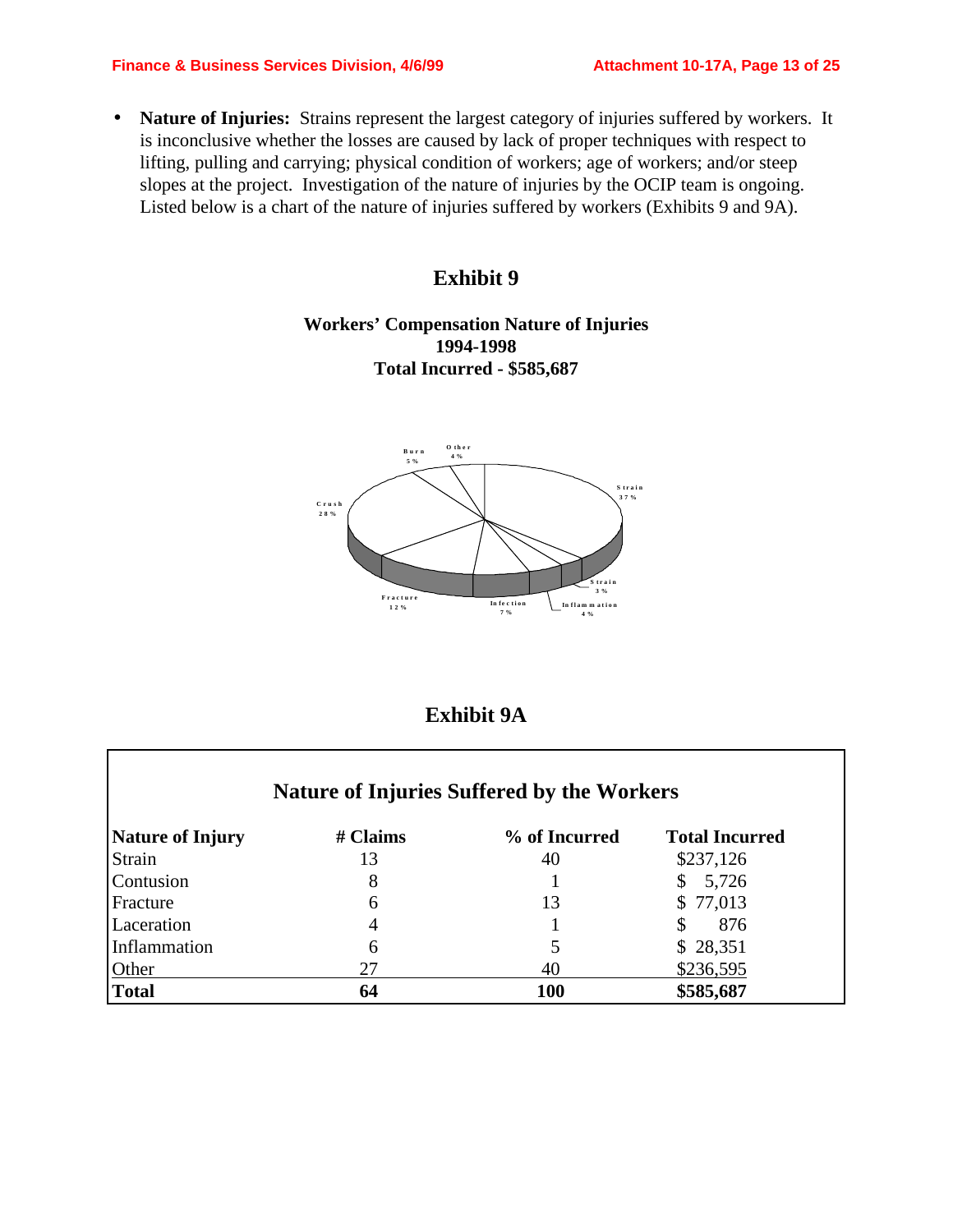## • **Other Significant Statistical Data:**

Different benchmarks for evaluating workers' compensation performance are shown in Exhibits 10 and 11.

## **Exhibit 10**

## **Workers' Compensation Program Cost per \$100 of payroll**

| Program     | No. of | Actual       | Incurred  | Cost per   |
|-------------|--------|--------------|-----------|------------|
| Year        | Claims | Payroll      | Cost      | \$100/Pay. |
| 12/31/96-97 | 10     | \$2,703,316  | \$ 80,342 | \$2.97     |
| 12/31/97-98 | 54     | \$10,001,001 | \$505,345 | \$5.05     |
| Total       | 64     | \$12,704,317 | \$585,687 | \$4.61     |

## **Exhibit 11**

## **Workers' Compensation Program Cost Per 100 Manhours**

| Program     | No. of | Actual          | Incurred  | Cost per     |
|-------------|--------|-----------------|-----------|--------------|
| Year        | Claims | <b>Manhours</b> | Cost      | 100 Manhours |
| 12/31/96-97 | 10     | 93,005          | \$80,342  | 86.38        |
| 12/31/97-98 | 54     | 361,637         | \$505,345 | 139.74       |
| Total       | 64     | 454,642         | \$585,687 | \$128.82     |

Exhibit 12 tracks the development of paid losses over time.

## **Exhibit 12**

#### **Loss Triangle Valued on a Paid Loss Basis**

| <u>Year</u> | (One Year)   | (Two Years) | (Three Years) |
|-------------|--------------|-------------|---------------|
| 12/31/96-97 | \$25,708.99  | \$59,650.68 | \$8,781.71    |
| 12/31/97-98 | \$127,963.43 | \$21,304.27 |               |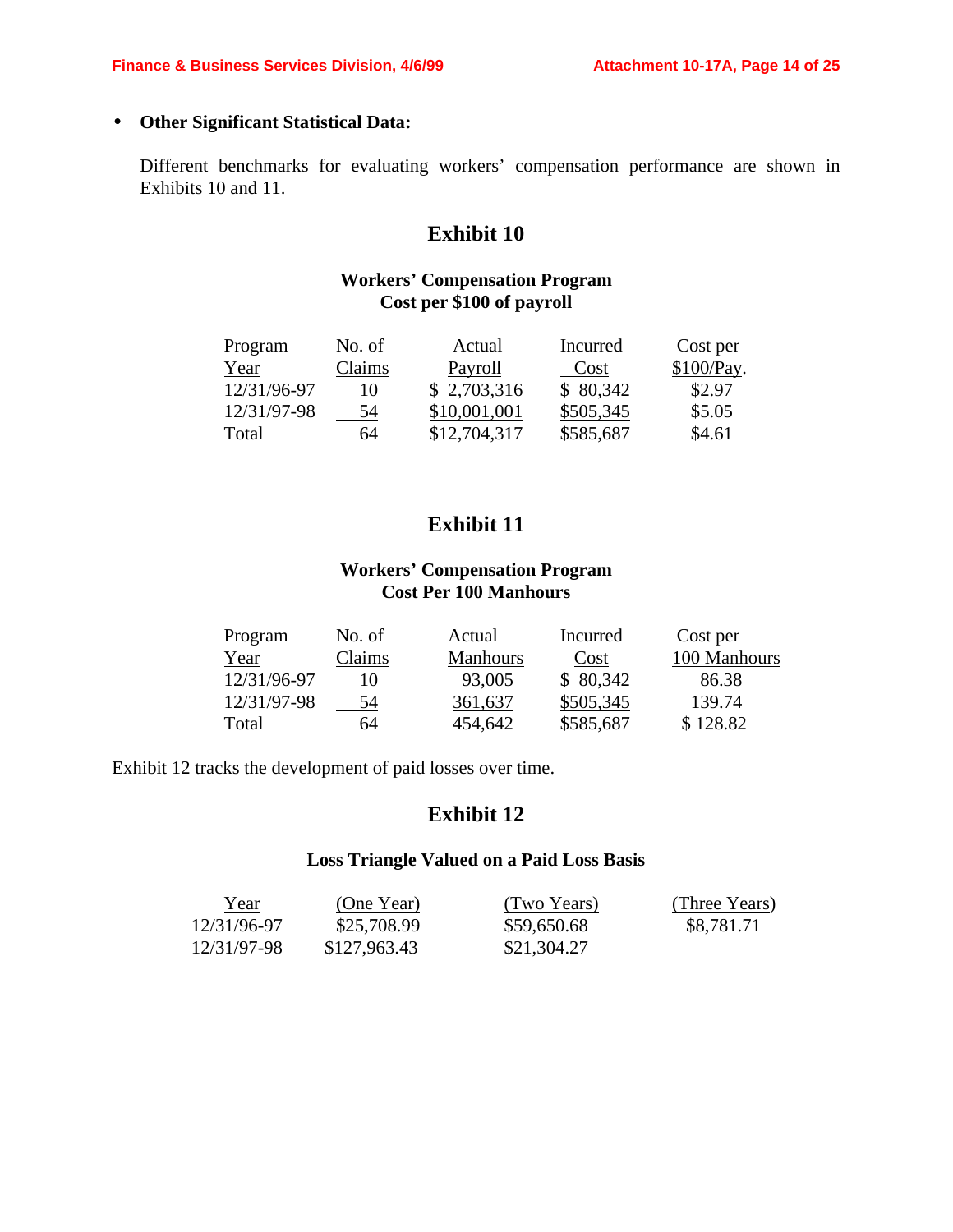#### **E. Risk Control Activities:**

The OCIP team has emphasized teamwork among all colleagues (MET, contractors of all tiers and OCIP team) to yield a successful project. Most importantly, the OCIP team continued to function as a safety and loss control resource for all parties associated with the project.

#### **Safety and Loss Control Activities:**

- Utilized developed data from Eastside Reservoir Project to enhance results at the Inland Feeder.
- Maintained visibility and accessibility to all colleagues, vendors, and contractors of all tiers.
- Conducted various training and new contractors safety orientation sessions.
- Provided safety manuals, reviewed safety standards and safe work practices.
- Examined the type of injuries suffered by the workers and the surrounding community and utilized the information to develop appropriate action plans to decrease the number of losses.
- Maintained the project safety manual.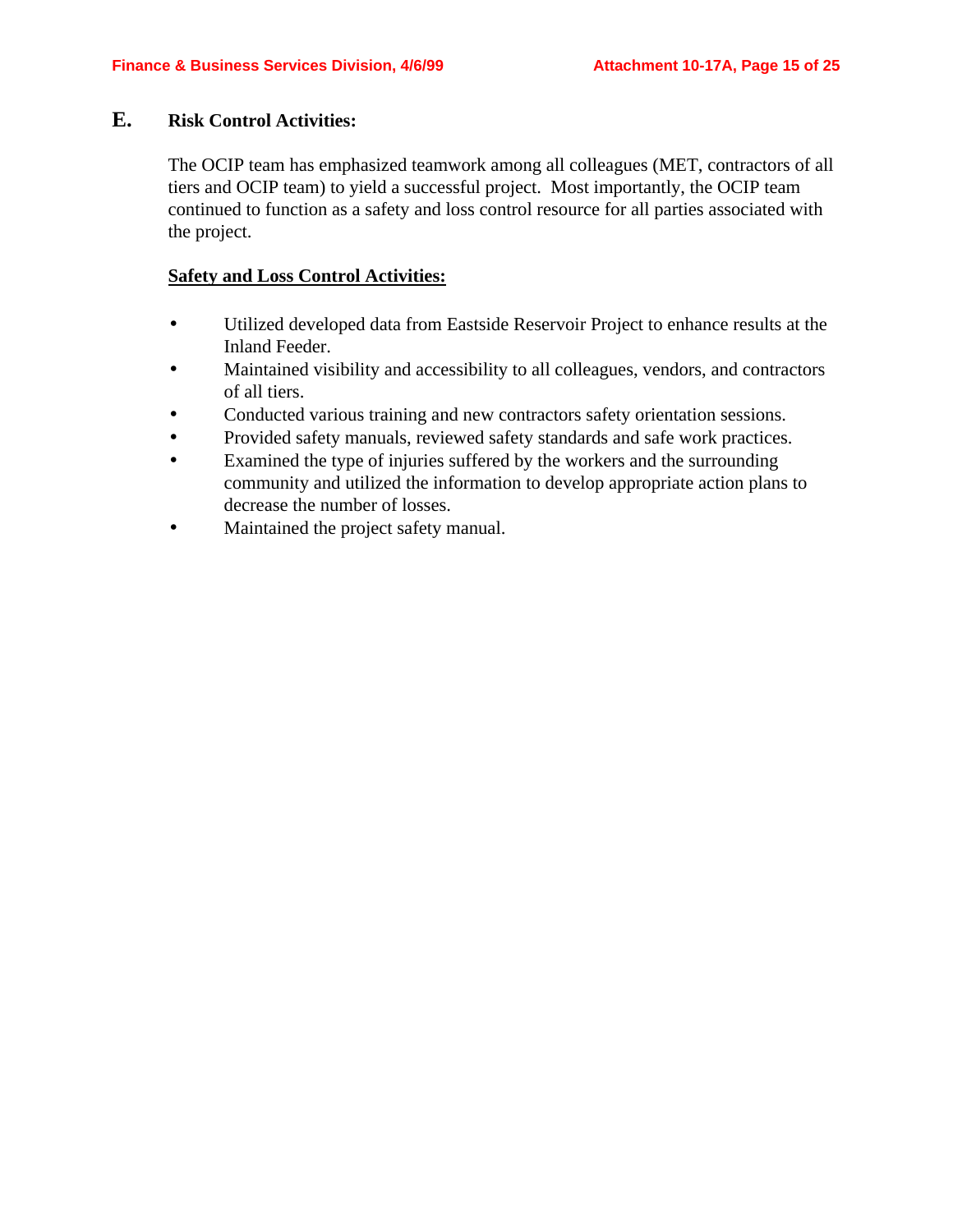#### **F. 1998 Insurance/Risk Management Expense:**

#### **1. Broker/Administrative Cost by Year** (see Exhibit 13 below)

Sedgwick/Dickerson employs one ombudsperson (split 50/50 between The Eastside Reservoir Project and The Inland Feeder Project), two safety representatives, and one account coordinator. In addition to field activities, Sedgwick maintains the Inland Feeder Site Office and overseas the marketing and underwriting, claims and safety programs for the contractors and MET. Service fees paid for December 31, 1997 to December 31, 1998 are \$608,310.

## **Exhibit 13**

#### **Service Fees Annual Recap**

| Policy Year | <b>Amount Invoiced</b> |  |
|-------------|------------------------|--|
| 1996-97     | \$379,515              |  |
| 1997-98     | \$608,310              |  |
| Total       | \$987,825              |  |
|             |                        |  |

- **A.** Sedgwick paid \$182,117 to MBE Consultants which equals 18% of OCIP administrative costs paid as of December, 1998. Our contract requires 15% participation. We have exceeded the requirement by 3%.
- **B.** No interest has been earned on float income from premiums.
- **C.** 3% commission from premiums is earned to pay for one safety position.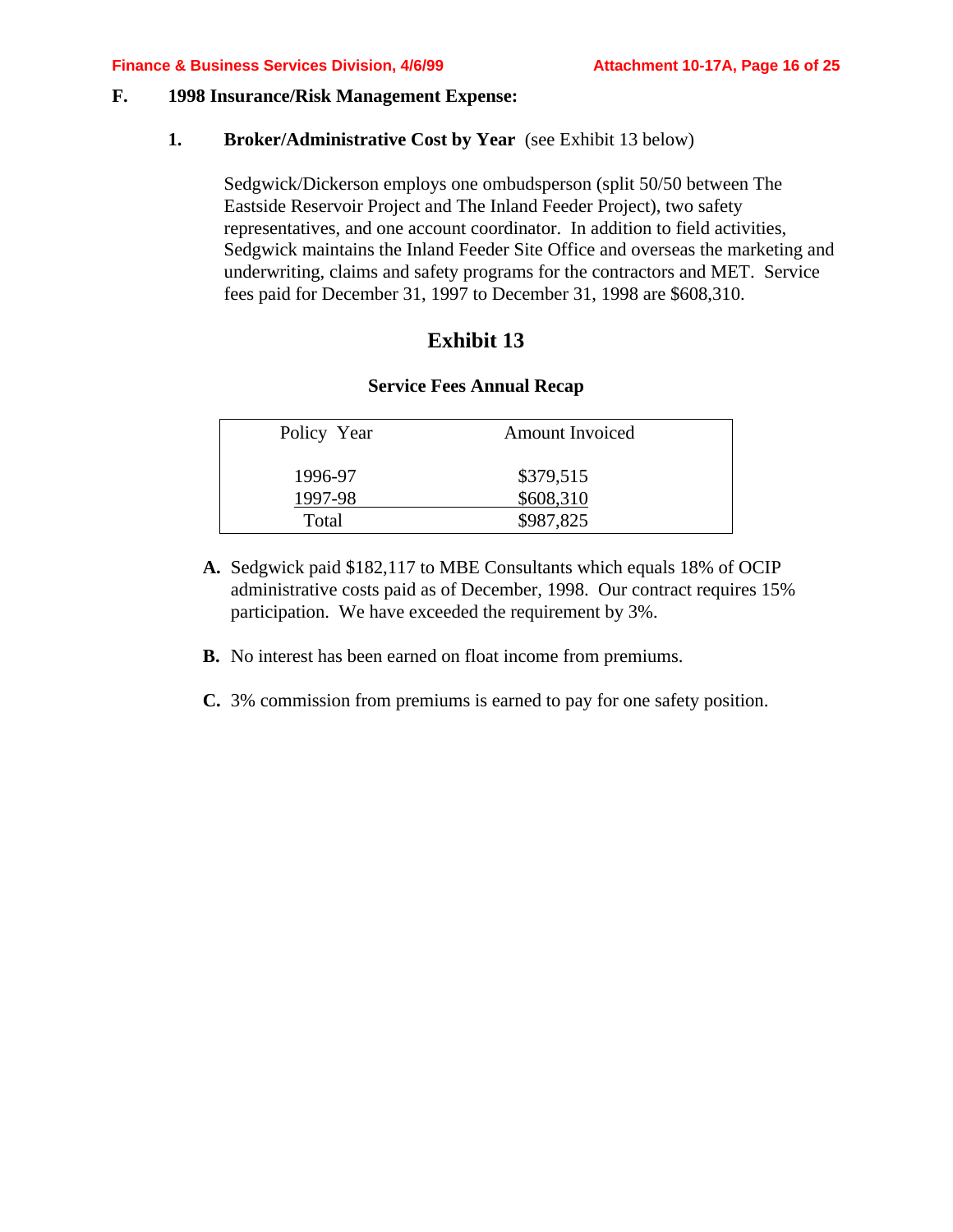#### **Finance & Business Services Division, 4/6/99 Attachment 10-17A, Page 17 of 25**

## **2. Premiums Paid (Premium deposits subject to audit):**

• Hartford's Program premiums by line of insurance is shown in Exhibit 14

## **Exhibit 14**

## **Inland Feeder Project Program Premiums 1996-2002**



 Total Premiums: \$32,129,714 \*Eligible for retro claim experience

\*Combined Premium used in loss sensitive program,

\$27 million is basket aggregate total for workers' compensation and general liability.

Adjustment may be necessary depending upon length of project. MET approved \$31,503,000.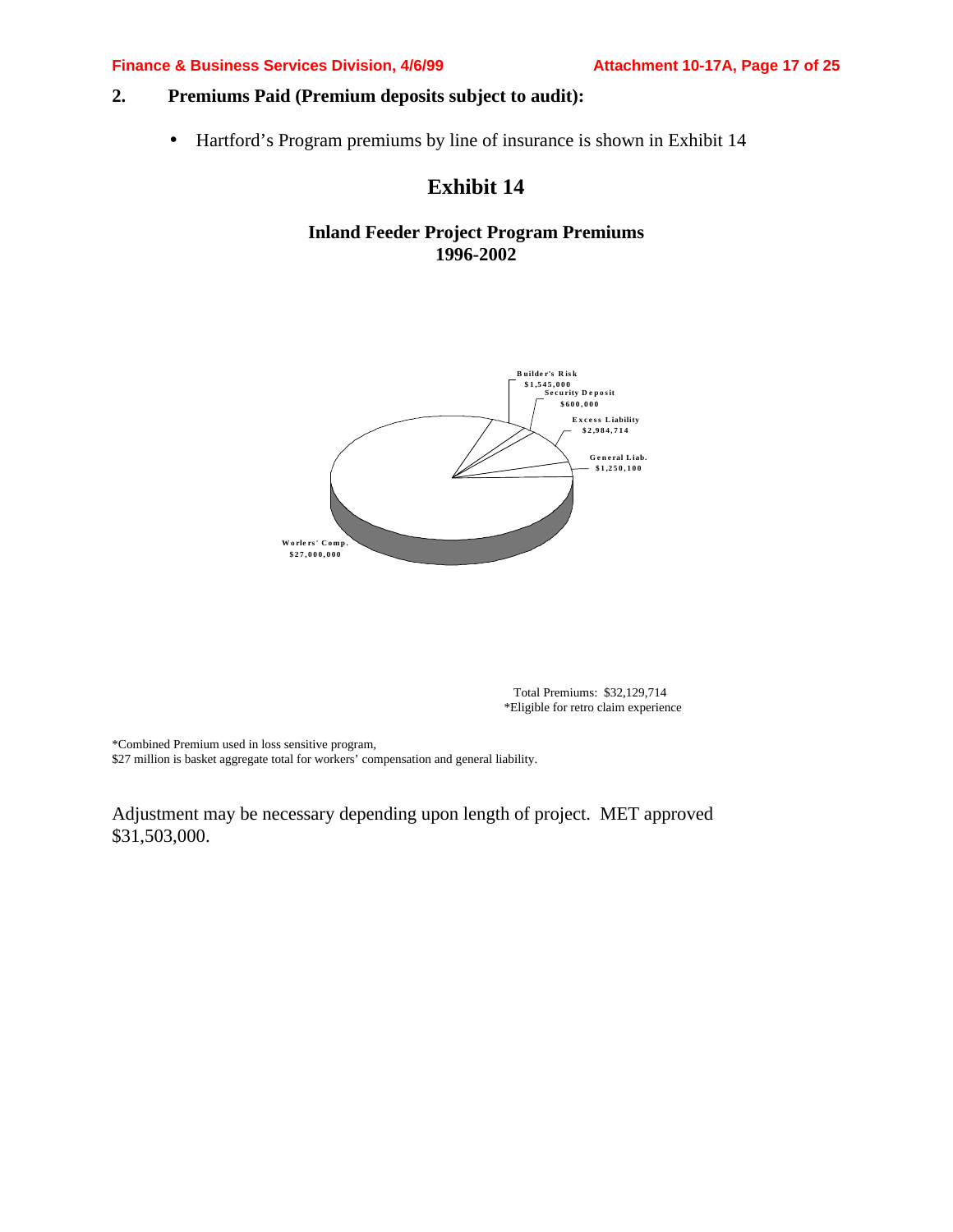#### **III. PLANS FOR 1998-1999**

## **A. Market Trend**

As in the 1997-1998 period, the market place for the major lines of OCIP's, Workers' Compensation and General Liability continues to be competitive. Despite continued merger and consolidation activity, there is still abundant capacity. Insurance markets will intensify their efforts to identify and target particular customer segments in order to dominate with improved products and services rather than concentrate on market share.

We have asked Hartford to reevaluate the impact current market conditions and recalculated construction cost estimates would have on the project premiums. We plan to meet in early 1998 to discuss these issues.

## **B. Market Security**

Sedgwick of California, Inc. as part of the Sedgwick Group, plc, participates in a group effort to monitor information and financial results of markets in which client's insurance is placed. It is vital that the placement involves underwriting companies which can demonstrate the financial capability to service the client's needs.

In most jurisdictions, particularly in the United States, the insurer markets are subject to the filings of financial data at least annually with state insurance regulators, who have the prime responsibility to determine the solvency of the companies permitted or licensed to write insurance. In addition, the regulator's audit powers allow for the examination of records that are not part of publicly released statements or documents. Private rating organizations exist for the purpose of evaluating the size and financial strength of insurance companies operating in the United States. The oldest and best known company for this purpose is A.M. Best & Co., which is not affiliated with any other insurance organization and rates over 1700 property and casualty companies and a similar number of life insurance companies.

However, the existence of regulatory agencies and private rating organizations hasn't been sufficient.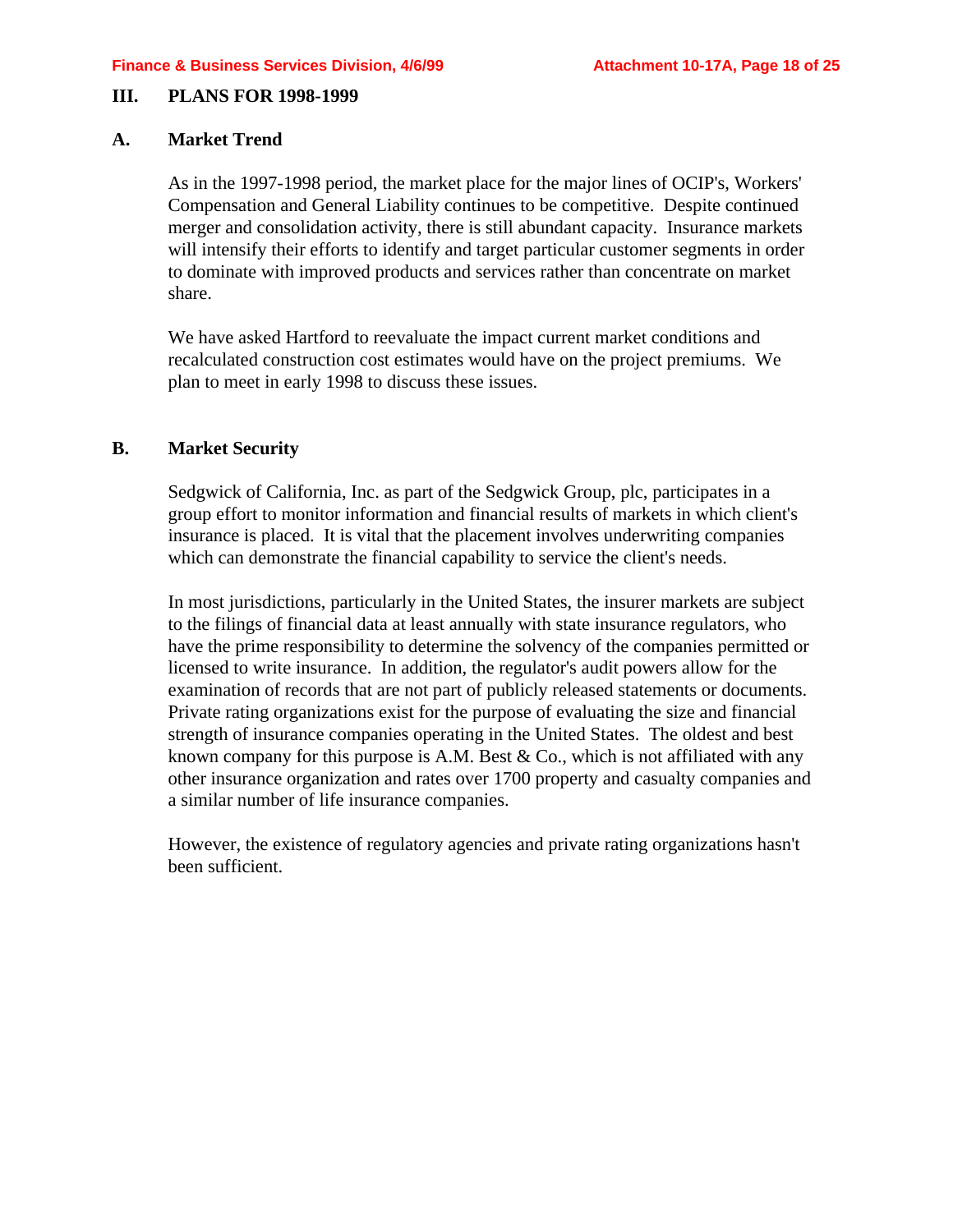#### **Security of Market at Sedgwick**

Sedgwick recognized the need to supplement regulatory and other outside sources for monitoring the financial resources of insurance markets. In 1982, it established a security function to monitor markets. This included involvement of senior management, operating personnel and staff for this purpose. This was integrated as a similar function at Sedgwick when the companies merged in 1985.

To date, the Sedgwick North America Security Function monitors and reviews the financial results on insurance markets regularly used in North America (U.S. and Canada) on client business. It provides communication of important developments on security matters to the offices and access to conditions involving markets outside North America, via lineage with a similar group function in London.

#### **Conclusion**

The security work of the Sedgwick Group adds a further dimension to that which is available through the regulatory process and other sources. However, the analysis and review process are largely dependent upon publicly released financial information and the complexities of financial statements, which must be made in compliance with regulatory convention requirements and generally accepted accounting procedures. The financial accounts may be impacted by non-public information or future events, outside the control of the company, which may give rise to significant change in the value of assets held or in the company's estimate of certain future liabilities.

While we attempt to make a reasonable and prudent effort in regard to market security, we cannot guarantee the solvency of any market, either now or in the future. We welcome any questions clients may have concerning the markets utilized on their behalf and encourage inquiries prior to market selection by the client.

## **C. Major Activities/Goals for the Third Year:**

Sedgwick will:

- Continue to meet or exceed all scope of services.
- Continue to administer the OCIP to achieve maximum savings and effectiveness of the Insurance, Safety and Loss Control Programs on the project.
- Continue development and management of the ADR program.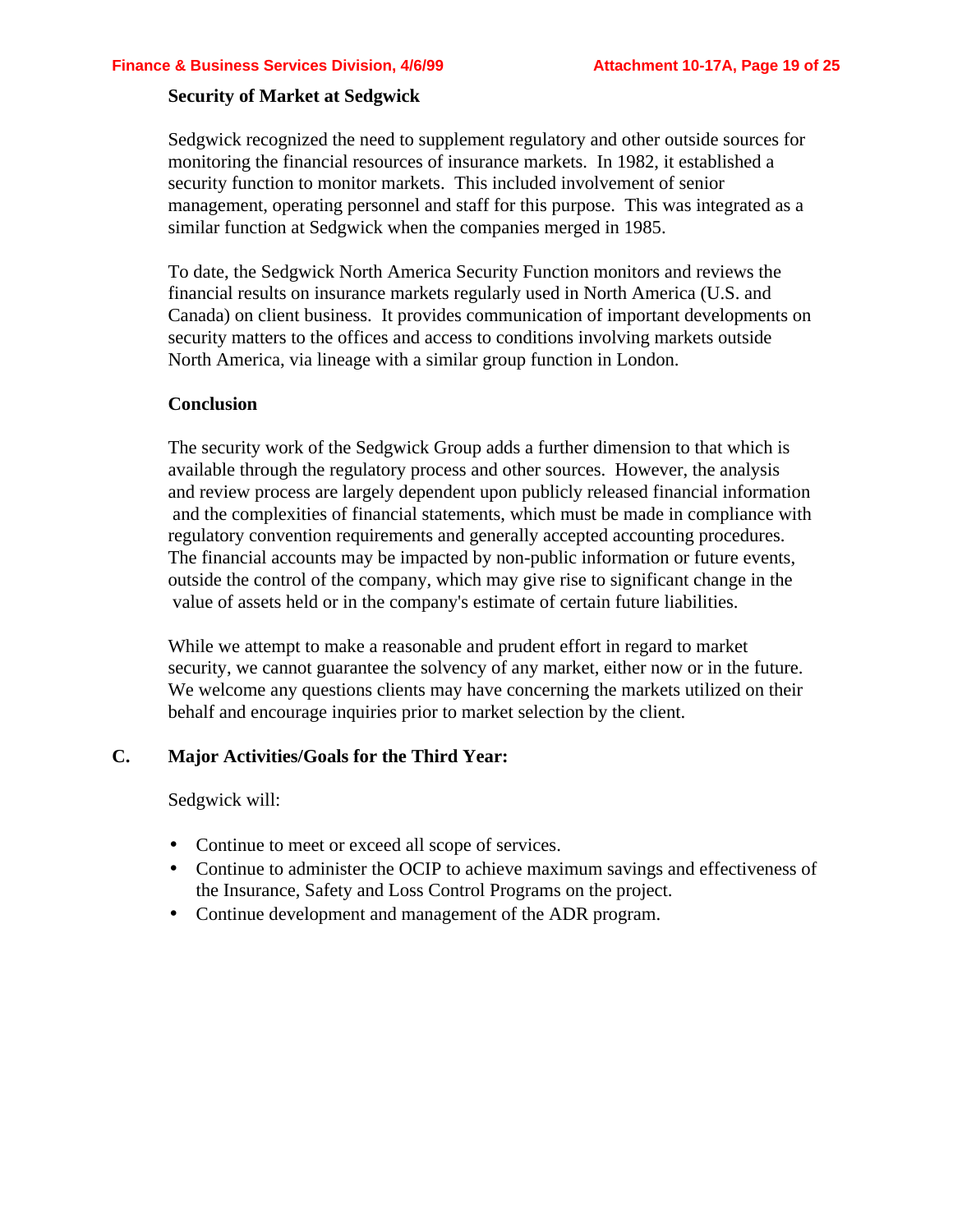#### **D. Changes Anticipated in Insurance and Risk Management Expense:**

Sedgwick will resubmit request for quarterly premium payments, now that Hartford has some loss experience with the project, to improve the project cash flow. The original request for quarterly payments would have resulted in additional project insurance cost.

#### **E. 1999 Loss Projection:**

MET's Construction engineers originally projected a payroll expenditure of \$17,640,000 for 1998-1999 policy year. This projection would generate a combined premium of \$2,155,277. Using the project goal of 55%, we can anticipate losses in the neighborhood of \$1,185,402 for the 1998-1999-policy period.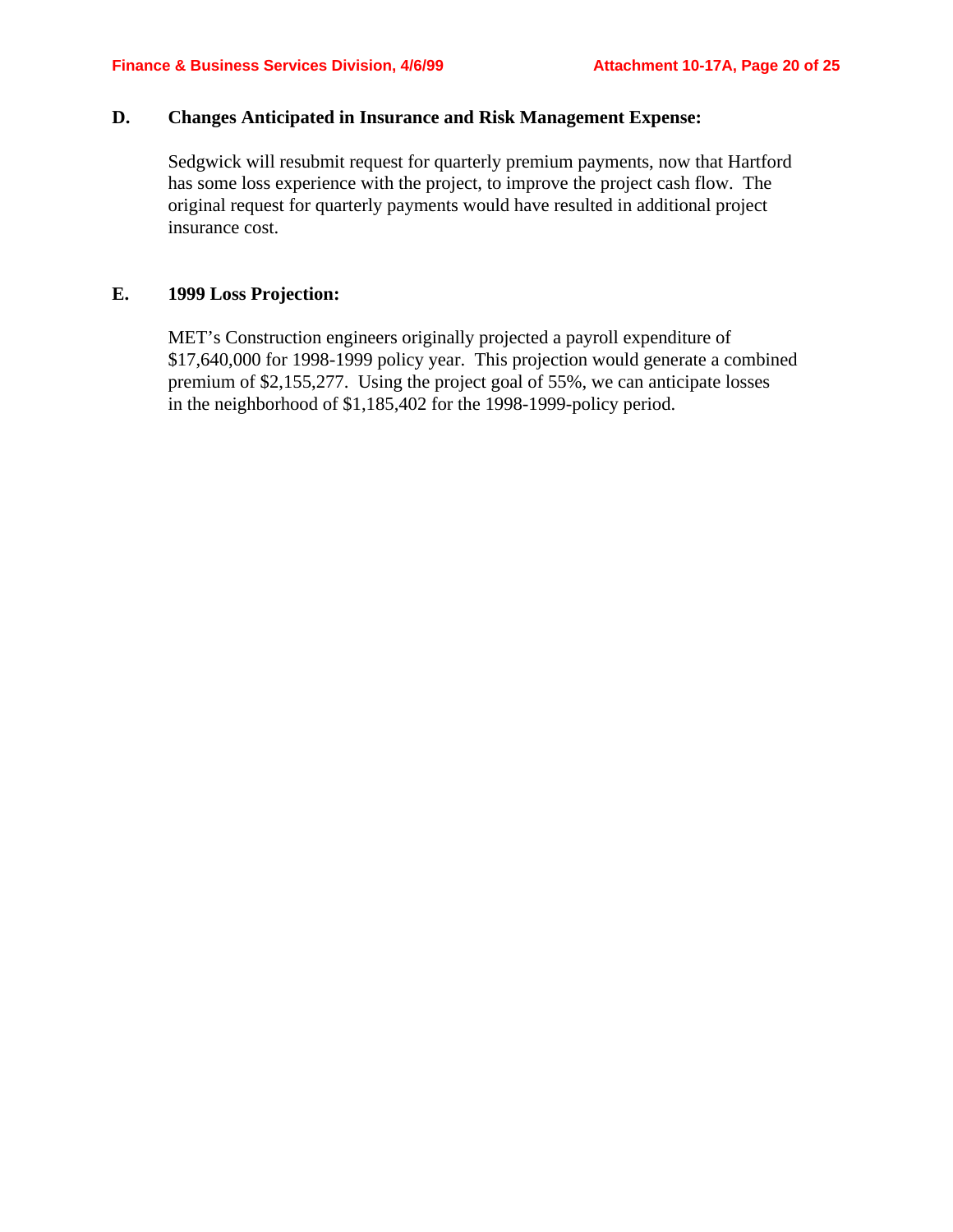## **IV. OUTSTANDING/ANTICIPATED PROBLEMS & RECOMMENDATIONS:**

Sedgwick will:

- Review the need for additional safety personnel and submit a recommendation to MET Risk Management.
- Meet with the project security service and address issues related to safety.
- Continue to evaluate the nature of claims suffered by workers and recommend appropriate action to decrease loss frequency.
- Emphasize to all contractors during various safety meetings and training sessions the importance of promptly reporting all claims.
- Continue to work with the Hartford on the prompt settlement and closure of outstanding claims.
- Revise the monthly report.
- Amend the contract provisions to reflect the purchase of Sedgwick by Marsh, Inc.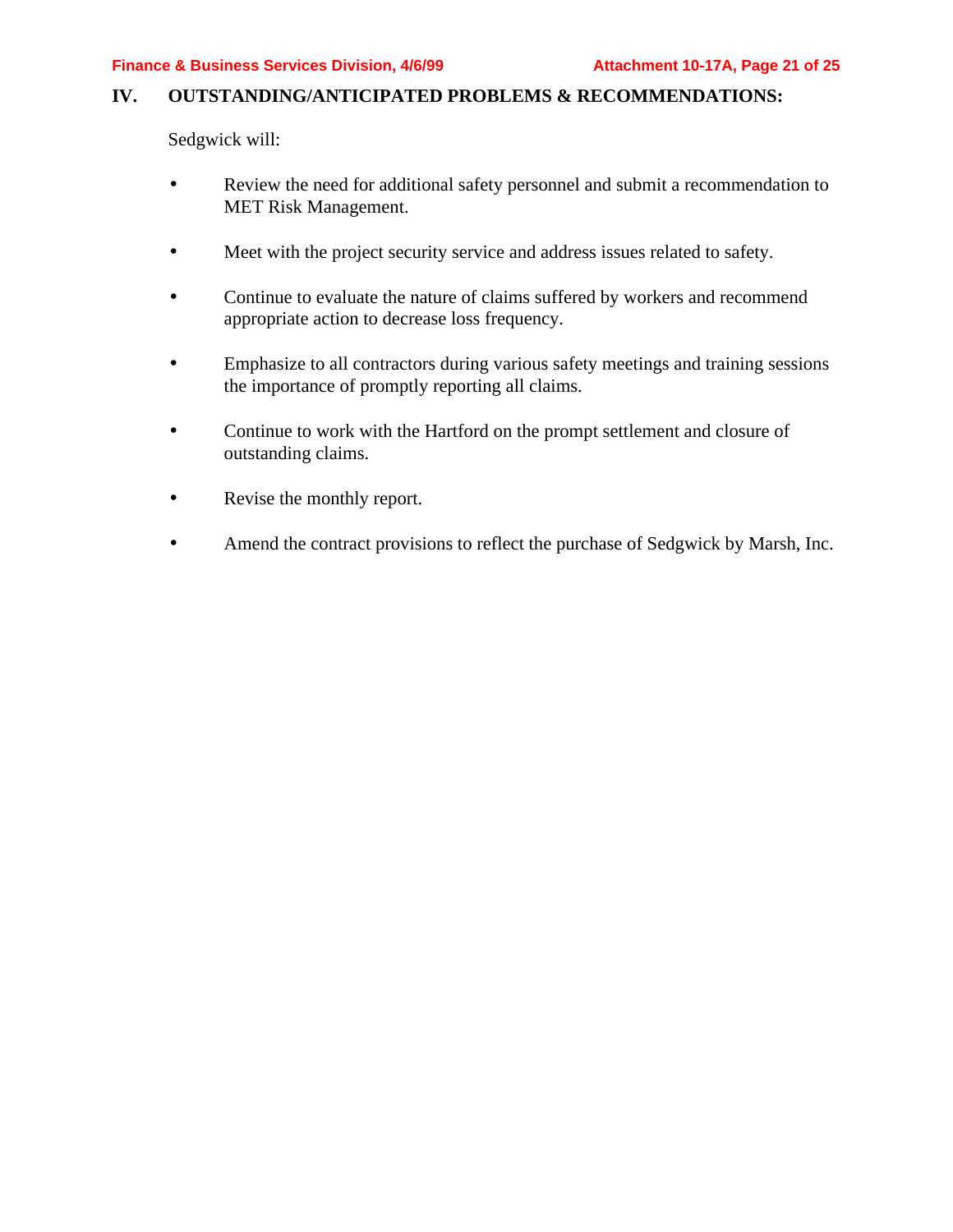## **V. APPENDIX:**

## **A. Current Public Agencies Project OCIP's**

The four projects listed below are a sample of other public agencies major projects. All are different in nature, some include Alternative Dispute Resolution (ADR) and Project Labor Agreement (PLA). However, they illustrate the OCIP experience of other agencies. The interim loss ratios range from 38% to 231%.

The numbers furnished were derived via oral phone communiqué and are meant to be illustrative. They have not been subjected to audit or validation on the part of the inquirer (See Exhibit 15 below).

| <b>CURRENT SEDGWICK PUBLIC AGENCY OCIPS IN CALIFORNIA</b>                       |                       |          |                    |                                 |                                 |
|---------------------------------------------------------------------------------|-----------------------|----------|--------------------|---------------------------------|---------------------------------|
| Project Name                                                                    | Construction<br>Value | Duration | Completion<br>Date | WC & GL Prem.<br>As of Dec.1998 | <b>Total Incurred</b><br>Losses |
| <b>Eastside</b><br><b>Reservoir</b><br>Project                                  | \$1,094,700,000       | 6 years  | 12/99              | \$19,616,409                    | \$9,758,489                     |
| Metropolitan<br><b>Transportation</b><br><b>Authority</b>                       | \$1,100,000,000       | 10 years | 9/00               | \$30,212,599                    | \$70,000,000                    |
| <b>City of San Diego</b><br>Municipal Waste \$771,907,623<br><b>Water Dept.</b> |                       | 6 years  | 7/00               | \$11,987,757                    | \$5,106,929                     |
| <b>Bay Area</b><br><b>Rapid Transit</b><br><b>Extensions</b>                    | \$617,965,419         | 6 years  | 5/97               | \$13,579,642                    | \$8,959,554                     |
| <b>Contra Costa</b><br><b>Water Authority</b><br><b>Reservoir Dam</b>           | \$205,306,059         | 4 years  | 6/98               | \$7,144,363                     | \$2,769,437                     |
| <b>Los Angeles</b><br><b>Harbor Authority</b><br><b>WorldPort LA</b>            | \$573,979,437         | 3 years  | 12/97              | \$13,500,000                    | \$6,130,793                     |

## **Exhibit 15**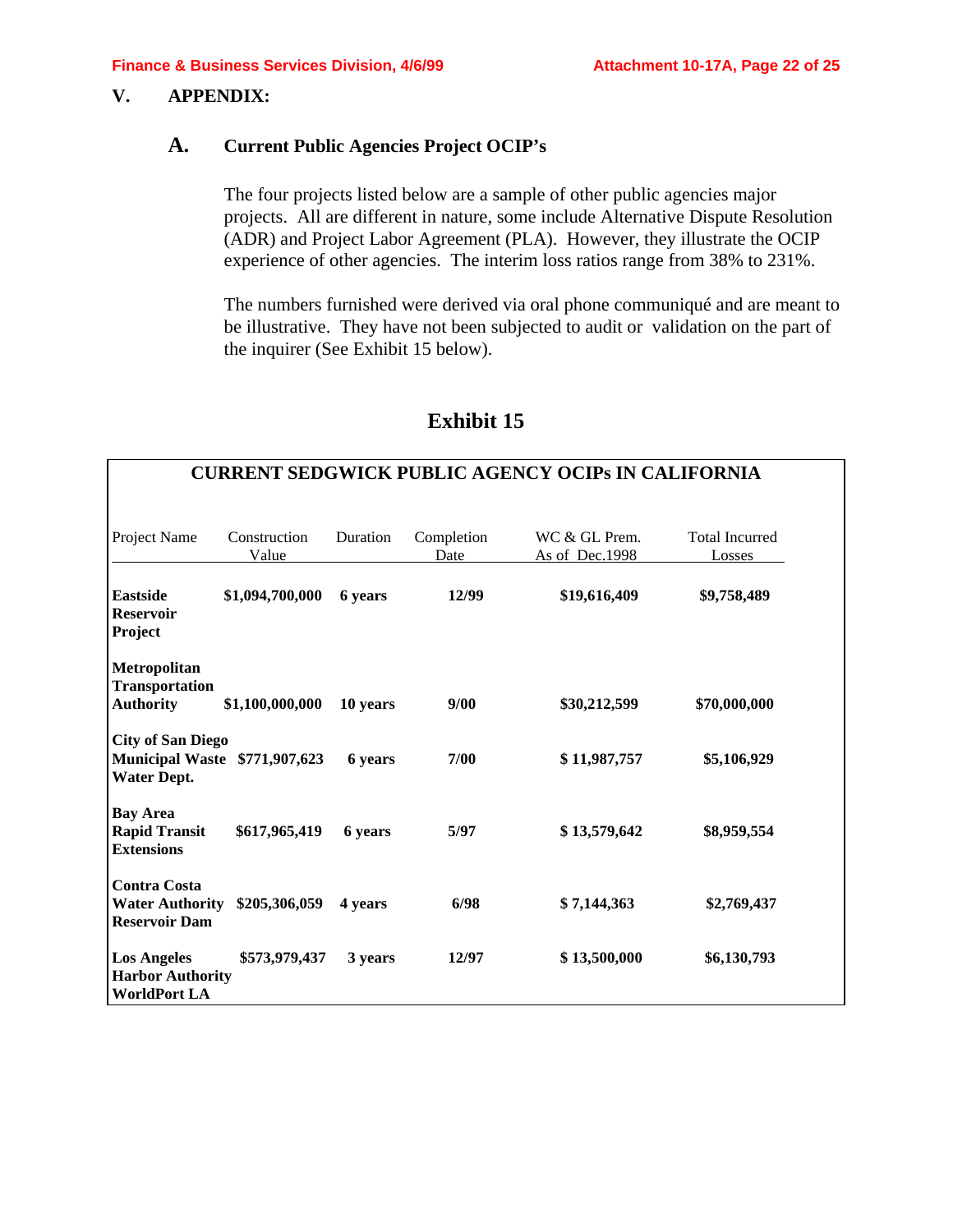#### **Finance & Business Services Division, 4/6/99 Attachment 10-17A, Page 23 of 25**

Among the other benchmarks used for workers' compensation experience are:

- 1. Average incurred cost per \$100 of payroll (see Exhibit 16)
- 2. Average incurred cost claim (see Exhibit 17)

## **Exhibit 16**

## **Inland Feeder Project OCIP Workers' Compensation Total Average Incurred per \$100 of Payroll**



## **Exhibit 17**

**Inland Feeder Project OCIP Workers' Compensation Total Average Incurred Cost per Claim\***



 $*$  Average Incurred Cost = Incurred Cost/Number of Claims

Developed by Sedgwick of California, Inc.<br>Information valued as of March 31, 1999.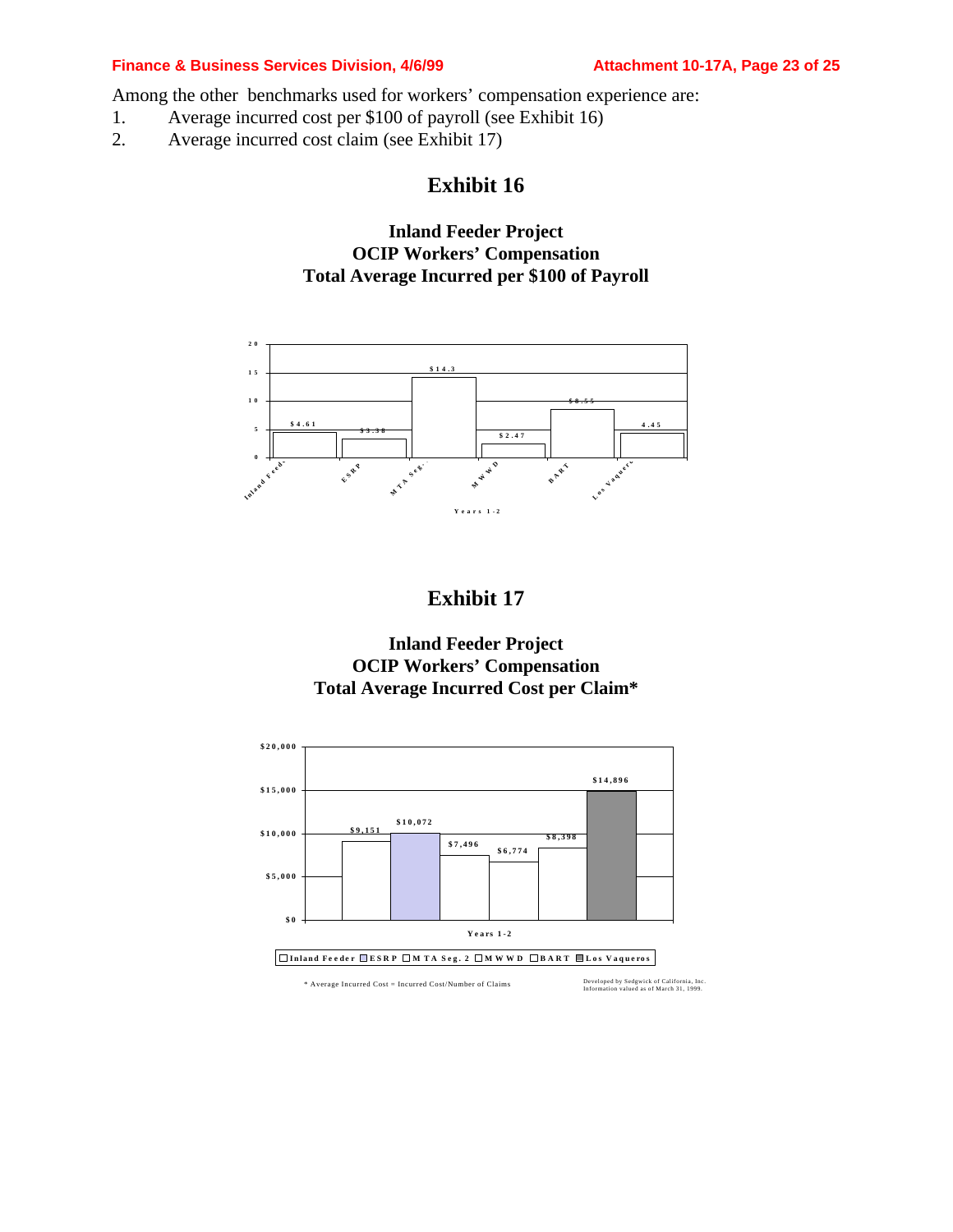## **Policy Register (see Exhibit 18)**

## **Exhibit 18**

#### **POLICY REGISTER INLAND FEEDER PROJECT**

| DESCRIPTON - 42 mile,12 to 14 foot-diameter pipeline and tunnel system. |                      |                      |                |  |  |
|-------------------------------------------------------------------------|----------------------|----------------------|----------------|--|--|
| DURATION - February 1996 - February 1998<br><b>COVERAGES</b>            | <b>POLICY PERIOD</b> | <b>POLICY NUMBER</b> | <b>COMPANY</b> |  |  |
| <b>Workers Compensation</b>                                             | l12-01-96/12-01-98   | WBRQW3401            | Hartford       |  |  |
| General Liability                                                       | l12-01-96/12-01-98   | 72CSEQW3400          | Hartford       |  |  |
| Builders'Risk                                                           | 03-20-95/03-20-98    | IMSKF5774            | Hartford       |  |  |
| <b>Excess Liability</b>                                                 | l12-01-96/12-01-98   | U4C0149              | London         |  |  |
| Master policies only. Individual contractor policies also issued.       |                      |                      |                |  |  |

h:\any\ocips\mwd\rpts\admin\dvrpolrg.wk4

## **C. Contractor Roster (see Exhibit 19)**). Available on request. Lotus or hard copy only